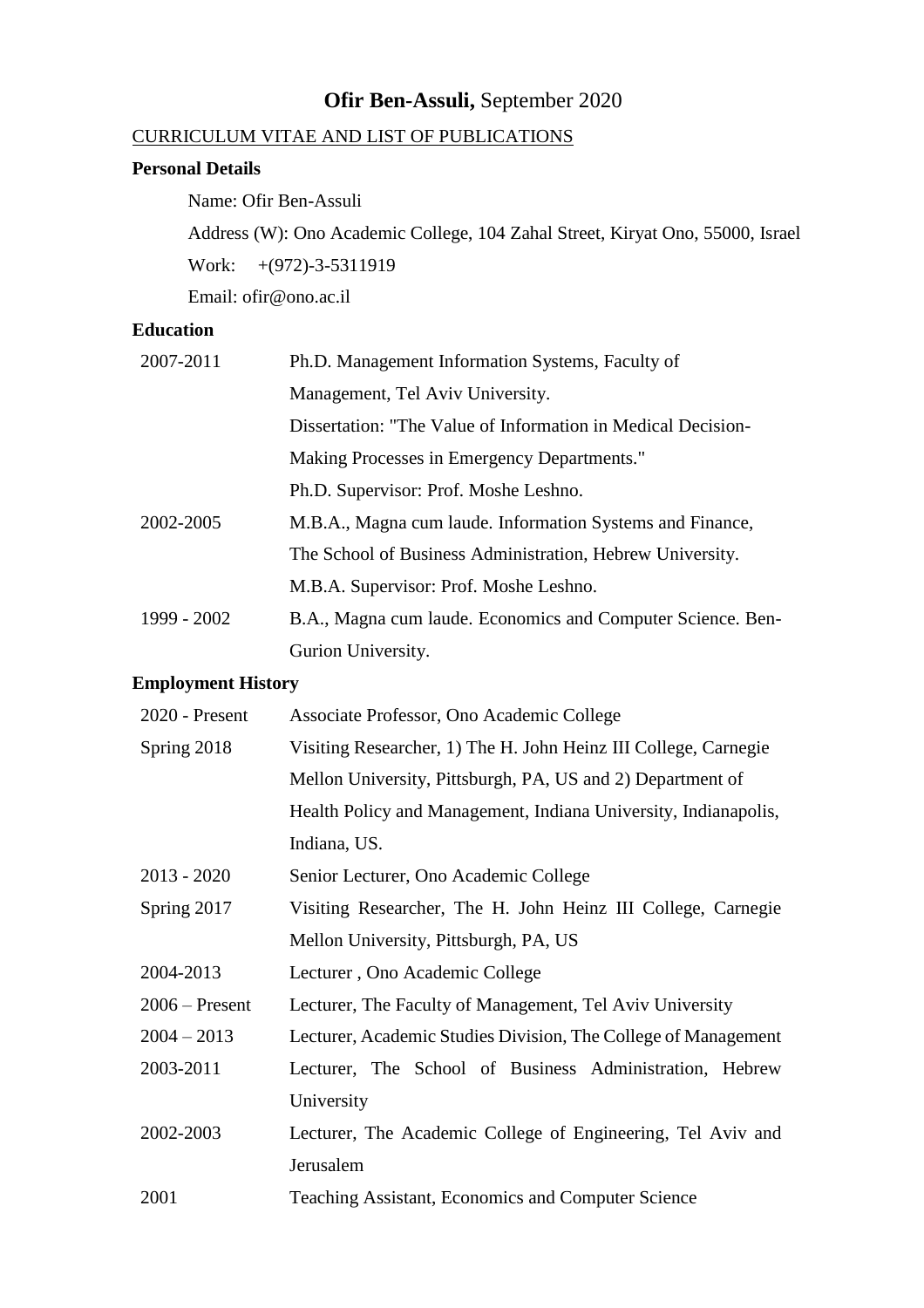# Ben-Gurion University

### **Professional Activities**

(a) Positions in academic administration

| 2020-present                                      | Chair, Israel Association for Information Systems (ILAIS), A Chapter of |
|---------------------------------------------------|-------------------------------------------------------------------------|
|                                                   | the Association for Information Systems                                 |
| $2020$ – Present                                  | Associate Dean for Research, Faculty of Business Administration, Ono    |
|                                                   | Academic College                                                        |
| $2015$ – present                                  | Director of Information Systems Research Fields, Ono Academic College   |
| $2015 - 2020$                                     | Director of Information Systems Specialization, MBA Studies, Ono        |
|                                                   | Academic College                                                        |
| $2017 - 2019$                                     | Head of BA Program, The Faculty of Business Administration, Ono         |
|                                                   | Academic College                                                        |
| $2015 - 2018$                                     | Director of Information Systems Specialization, BA Studies,             |
|                                                   | Ono Academic College                                                    |
|                                                   | (b) Membership in editorial boards of scientific journals               |
| $2014$ – present                                  | Editorial Board at Health Policy and Technology journal                 |
| $2019$ – present                                  | Editorial Review Board at Online Journal of Applied Knowledge           |
|                                                   | Management (OJAKM)                                                      |
| (c)                                               | Membership in professional/scientific societies (past and present)      |
|                                                   | Israel Chapter of the Association of Information Systems, Chair         |
|                                                   | Association of Information Systems, Member                              |
| Israel Association of Medical Informatics, Member |                                                                         |
|                                                   | <b>Israel Association of Information Processing, Member</b>             |

The Israeli Chamber of Information Technology, Certified Systems Analyst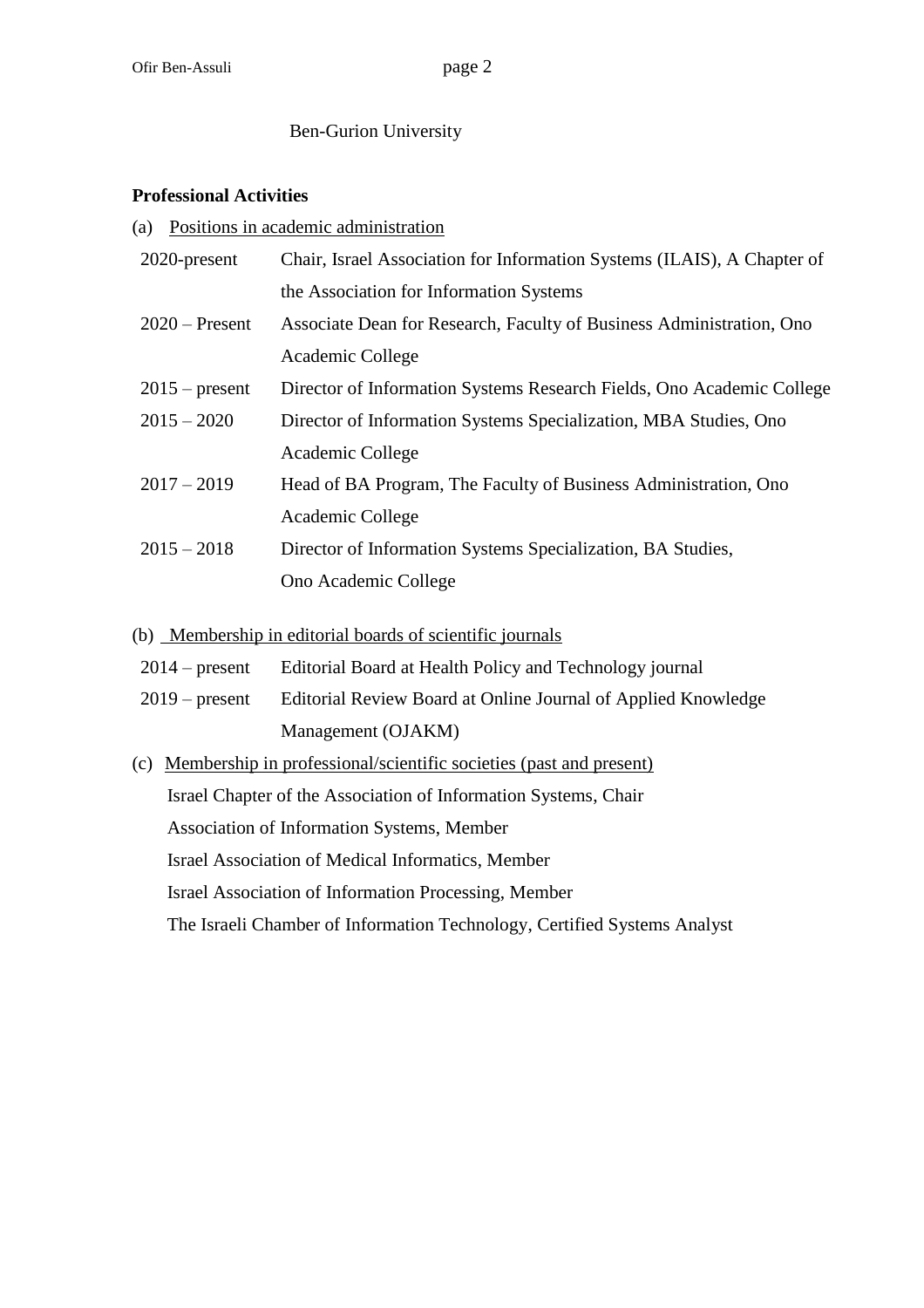#### **Research SYNOPSIS**

Ben-Assuli earned his Bachelor of Arts (BA) degree in Economics and Computer Sciences from Ben Gurion University in 2002 (graduating Magna Cum Laude). He then completed a Master's in Business Administration (MBA) specializing in Information Systems and Finance at the Hebrew University in 2005 (Magna Cum Laude). His PH.D. in Management was awarded in 2011 by Tel Aviv University His Ph.D. dissertation entitled "The Value of Information in Medical Decision- Making Processes in Emergency Departments" enabled him to acquire skills in managing large databases, analyzing data using statistical and econometric tests, predictive analytics, machine learning, data mining techniques and quantitative tools such as Markov models, Hidden Markov Models, Covariate Latent Class Models, Group-Based Trajectory Modelling, Monte Carlo simulations, Analytic Hierarchic Processing and decision trees. He also conducted several experimental studies mainly on healthcare IT (on physicians) but also on financial IT (investment counsellors).

#### **SUMMARY OF DR. BEN-ASSULI'S MAJOR ACCOMPLISHMENTS**

**PUBLICATIONS:** Ben-Assuli's publications, in recognized well-rated journals (see publications list) and presentations delivered around the world provide proof of participation and dedication in his research, and also serves to transmit knowledge and make a difference in to world – something Ben-Assuli firmly believes in. He has published papers in such renowned journals as *MIS Quarterly*, *European Journal of Information Systems*, *Decision Sciences, Decision Support Systems, International Journal of Medical Informatics, Health Policy, Journal of Biomedical Informatics, BMC Medical Informatics and Decision Making, Health Informatics Journal and the Journal of Medical Systems, among others.*

**APPOINTMENTS:** Ben-Assuli has served as Editorial Board Associate Editor for *Health Policy and Technology* 1 (since 2014). He also served on the editorial board and as a committee member at conferences including the International Conference of Information Systems (ICIS 2018, 2020, 2021), the International Conference on Health and Social Care Information Systems and Technologies (HCist 2014-2020), the European Conference on Information System (ECIS 2013-2018), the Conference of the Israel Chapter of the AIS (ILAIS 2016, 2018, 2019, 2020), the Knowledge Management, Learning, Information Technology (KM 2016-2020) and the Workshop on Information Technologies and Systems (WITS 2013-2014, 2020).

He was also selected to serve as the Co-Chair for the Pre-ECIS 2014 Workshop (and 2015) on E-Health Adoption and Implementation and Issues and as the Co-Chair for the 9<sup>th</sup>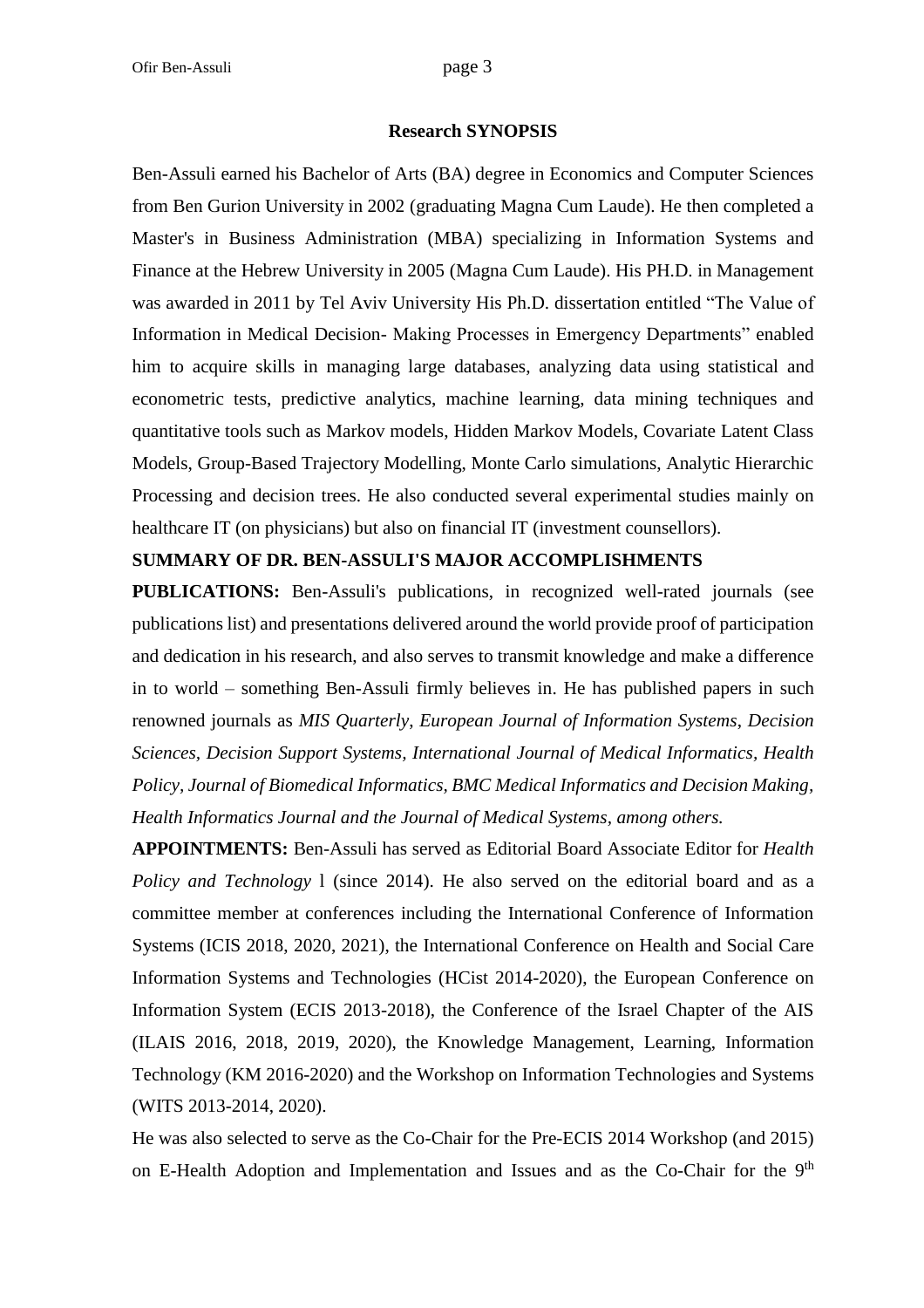Conference of the Israel Chapter of the AIS (ILAIS 2015) and as Co-Program-Chair for the 13<sup>th</sup> ILAIS Conference (ILAIS 2019). He is currently an adjunct lecturer, Department of Health Policy and Management, Indiana University, Indianapolis, Indiana, US. He was also a visiting scholar (2017-2018) in part of the spring semester at The H. John Heinz III College, Carnegie Mellon University, Pittsburgh, PA, US as part of the BSF grant program. **GRANTS and AWARDS:** Ben-Assuli has been awarded various international and Israeli grants for his research (for a total of  $\sim$  900,000 NIS). Three of the grants are from The National Institute for Health Policy and Health Services Research (NIHP), one is from the U.S. - Israel Binational Science Foundation (BSF) and one is from German-Israeli Foundation (GIF). Ben-Assuli has also been awarded several prizes including the best paper of the year from *Decision Sciences* Journal.

**RESEARCH INTERESTS:** Health Analytics, Health Decision Making, Medical Informatics, Social Networks, Information Systems, Strategic Information Systems, Value of Information and Information Economy.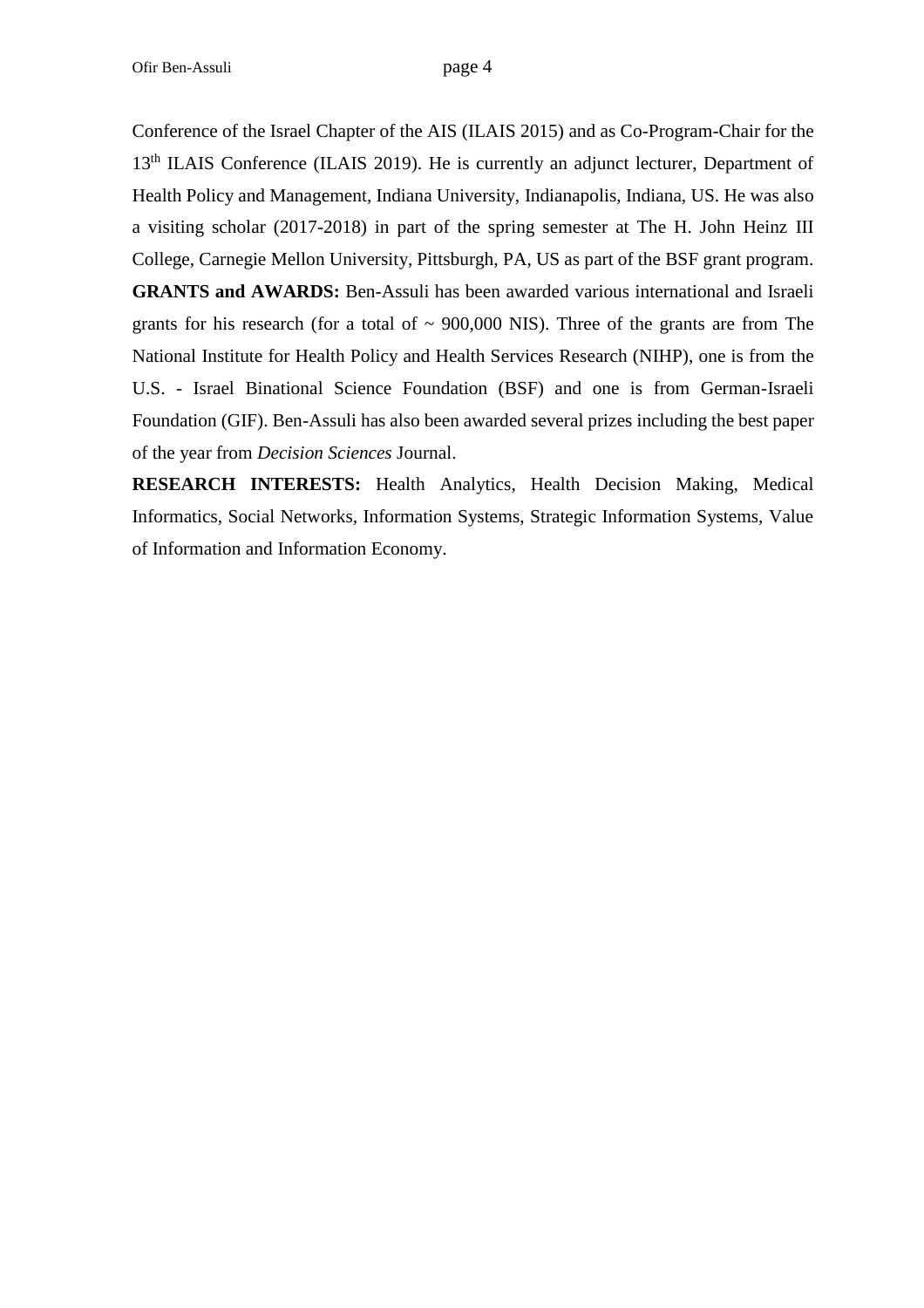## **Publications**

- (a) Refereed articles and refereed letters in scientific journals
	- 1. Ben-Assuli, O., Padman, R., (2020), Trajectories of Repeated Readmissions of Chronic Disease Patients: Risk Stratification, Profiling, and Prediction, *MIS Quarterly*, vol. 44, pp. 201-226.
	- 2. Ben-Assuli, O., Heart, T., Vest. J., Ramon-Gonen, R., Shlomo, N., Klempfner, R., (2020, Accepted), Profiling Readmissions Using Hidden Markov Model - the Case of Congestive Heart Failure, *Information Systems Management*, [https://doi.org/10.1080/10580530.2020.1847362.](https://doi.org/10.1080/10580530.2020.1847362)
	- 3. Goldman, O., Ben-Assuli, O., Rogowski, O., Zeltser, D., Shapira, I., Berliner, S., Zelber-Sagi, S., Shenhar-Tsarfaty, S., (2020, Accepted), Non-alcoholic Fatty Liver and Liver Fibrosis Predictive Analytics: Risk Prediction and Machine Learning Techniques for Improved Preventive Medicine, *Journal of Medical Systems.*
	- 4. Ben-Assuli, O., Vest. J., (2020), Data Mining Techniques Utilizing Latent Class Models to Evaluate Emergency Department Revisits, *Journal of Biomedical Informatics, vol.* 101, paper 103341, <https://doi.org/10.1016/j.jbi.2019.103341>
	- 5. Berger, R., Bulmash, B., Drori, N., Ben-Assuli, O., Herstein, R., (2020), The patient–physician relationship: An account of the physician's perspective, *Israel Journal of Health Policy Research*, vol. p, Issue 33, [https://doi.org/10.1186/s13584-](https://doi.org/10.1186/s13584-020-00375-4) [020-00375-4](https://doi.org/10.1186/s13584-020-00375-4)
	- 6. Bulmash., B., Ben-Assuli., O., Amar., M., (2020), Fear of hospital-acquired infections: The combined impact of patient's hygiene sensitivity and perceived staff preventive behavior, *Journal of Community Health*, [https://doi.org/](https://doi.org/10.1007/s10900-020-00857-1)10.1007/s10900- [020-00857-1](https://doi.org/10.1007/s10900-020-00857-1).
	- 7. Gefen, D., Ben-Assuli, O., Stehr, M., Rosen, ,B., Denekamp, Y., (2019), Governmental Intervention in Hospital Information Exchange (HIE) Diffusion: A Time-series Analysis Using the Bass Model, *European Journal of Information Systems*, , vol. 28, Issue 6, pp. 627-645, [https://doi.org/10.1080/0960085X.2019.1666038.](https://doi.org/10.1080/0960085X.2019.1666038)
	- 8. Ben-Assuli, O., Kumar, N., Arazy O., Shabtai, I., (2020), The Use of Analytic Hierarchy Process for Measuring the Complexity of Medical Diagnosis, *Health Informatics Journal*, Vol. 26, Issue. 1, pp. 218-232, [https://doi.org/10.1177/1460458218824708.](https://doi.org/10.1177/1460458218824708)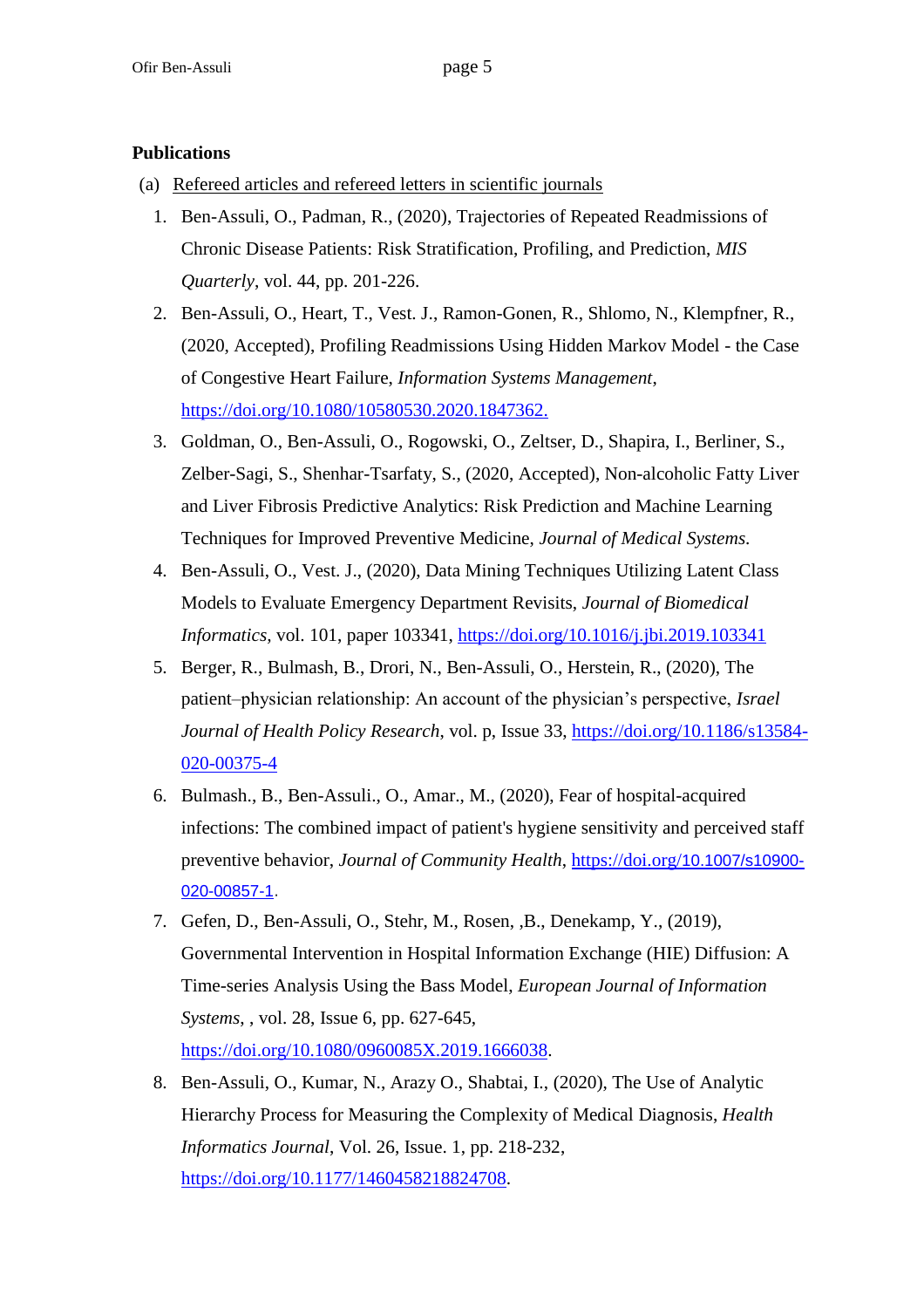- 9. Ben-Assuli, O., Padman, R., Shabtai, I., (2020), Exploring Trajectories of Emergency Department Visits using a Laboratory-based Indicator of Serious Illness, *Health Informatics Journal*, Vol. 26, Issue 1, pp. 205-217, [https://doi.org/10.1177/1460458218824751.](https://doi.org/10.1177/1460458218824751)
- 10. Gefen, D., Ben-Assuli, O., Shlomo, N., Robertson, N., Klempfner, R., (2019), A Case Study of Applying Text Analysis to Identify Possible Adverse Drug Interactions: The Case of Adalat (Nifedipine), *Health Informatics Journal*, vol. 26, Issue. 2, pp. 1455-1464, [https://doi.org/10.1177/1460458219882269.](https://doi.org/10.1177/1460458219882269)
- 11. Vest, R.J., Ben-Assuli, O., (2019), Prediction of emergency department revisits using area-level social determinants of health measures and health information exchange information, *International Journal of Medical Informatics*, vol. 129, pp. 205-210, https://doi.org/10.1016/j.ijmedinf.2019.06.013.
- 12. Ben-Assuli, O., Heart, T., Shlomo, N., Klempfner, R., (2019), Bringing Big Data Analytics Closer to Practice: a Methodological Explanation and Demonstration of Classification Algorithms, *Health Policy and Technology*, vol. 8, Issue 1, pp. 7-13, [https://doi.org/10.1016/j.hlpt.2018.12.003.](https://doi.org/10.1016/j.hlpt.2018.12.003)
- 13. Zelber-Sagi, S., Tzur, R., Thurm, T., Goldstein, A., Shibolet, O., Ben-Assuli, O., Chodick, G., (2019), Low Serum Vitamin D is Independently Associated with Unexplained Elevated ALT Only Among Non-Obese Men in The General Population, *Annals of Hepatology*, vol.18 Issue 4, pp. 578-284, https://doi.org/10.1016/j.aohep.2019.03.006.
- 14. Flaumenhaft, Y., AND Ben-Assuli, O., 2018, Personal Health Records, Global Policy and Regulation Review, *Health Policy*, vol. 122, pp. 815-826, https://doi.org/10.1016/j.healthpol.2018.05.002.
- 15. Ben-Assuli, O., AND Padman, R., 2018, Analyzing Repeated Hospital Readmissions using Data Mining Techniques, *Health Systems*, vol. 7, Issue 2, pp. 120-134, https://doi.org/10.1080/20476965.2018.1510040.
- 16. Revels, S., Kumar, S., Ben-Assuli, O., 2017, Predicting Obesity Rate and Obesity-Related Healthcare Costs using Data Analytics, *Health Policy and Technology*, vol. 6, Issue 2, pp. 198-207, https://doi.org/10.1016/j.hlpt.2017.02.002.
- 17. Heart. T., Ben-Assuli, O., Shabtai, I., 2017, A review of PHR, EMR and EHR integration: A more personalized healthcare and public health policy, *Health Policy and Technology*, vol. 6, Issue 1, pp. 20-25, http://dx.doi.org/10.1016/j.hlpt.2016.08.002.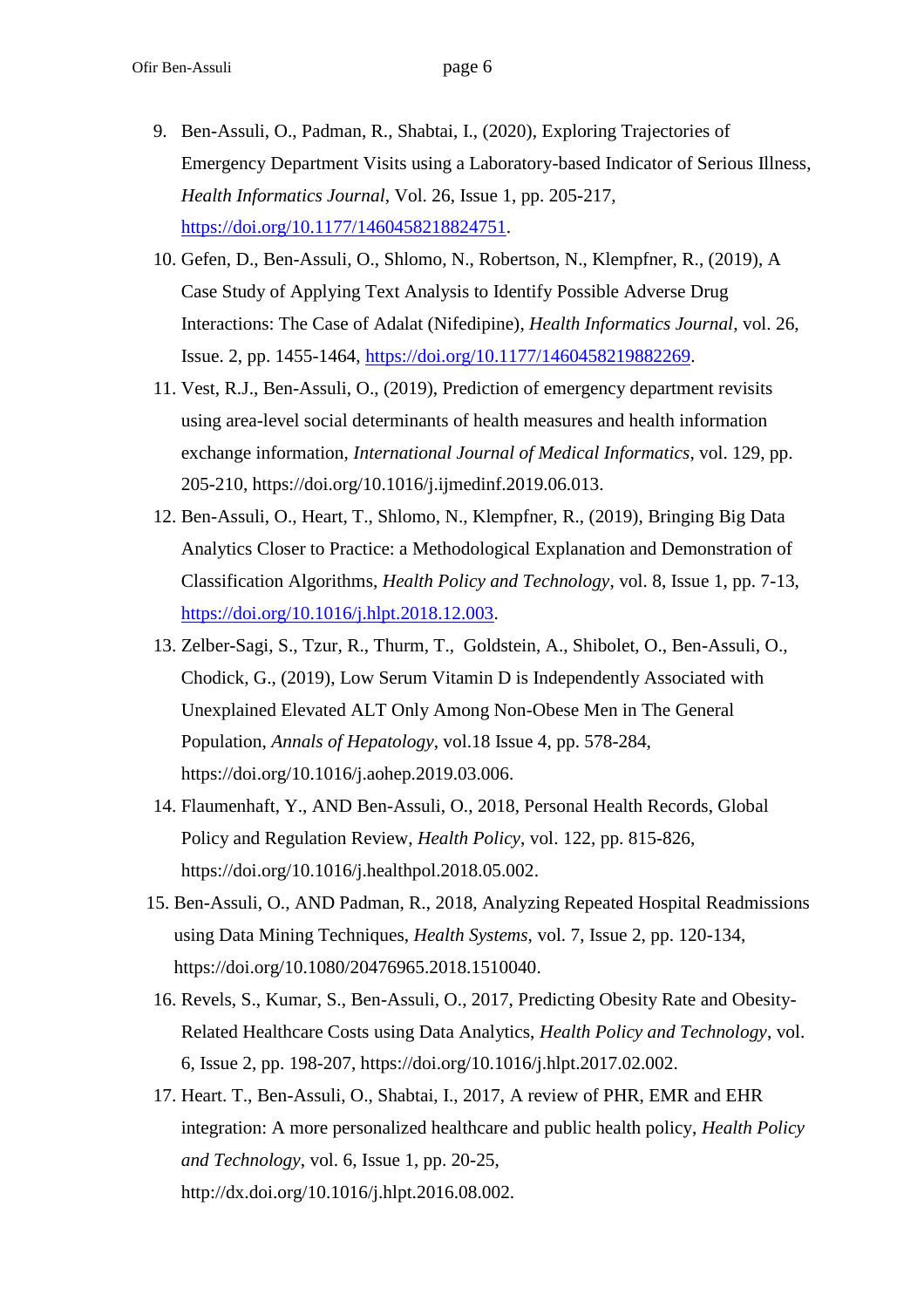- 18. Lederman, R., Ben-Assuli, O., 2017, Editorial: Patient-centered health information technology: Preparing for a new era, *Health Policy and Technology*, vol. 6, Issue 1, pp. 1-2, [http://dx.doi.org/10.1016/j.hlpt.2016.11.001.](http://dx.doi.org/10.1016/j.hlpt.2016.11.001)
- 19. Ben-Assuli, O., AND Leshno, M., 2016, Assessing Electronic Health Record Systems in Emergency Departments: Using a Decision Analytic Bayesian Model, *Health Informatics Journal*, vol. 22, Issue 3, pp. 712-729, doi:10.1177/1460458215584203.
- 20. Ben-Assuli, O., Ziv. A., Sagi, D., Ironi, A., Leshno, M., 2016, Cost-Effectiveness Evaluation of EHR: Simulation of an Abdominal Aortic Aneurysm in the Emergency Department, *Journal of Medical Systems*, vol. 40, Issue 6: 141, pp. 1-13, doi:10.1007/s10916-016-0502-9.
- 21. Yair-Sabag. S., Nussinson, E., Ben-Assuli, O., Shibli, F., Azmi Shahbari, A., Zelber-Sagi, S., (2016), Retrospective study of the associations between hepatitis C infection and metabolic factors, *World Journal of Hepatology*, vol. 8, Issue 30, pp. 1269-1278, [http://dx.doi.org/10.4254/wjh.v8.i30.1269.](http://dx.doi.org/10.4254/wjh.v8.i30.1269)
- 22. Zelber-Sagi, S., Ben-Assuli, O., Rabinowich, L., Green, M., Goldstein, A., Magid, A., Shalev, V., Shibolet, O., Chodick, G., 2016, Response to the Relationship Between Serum Uric Acid Levels and NAFLD, *Liver International*, vol. 36, Issue 5, pp. 769-770, doi: 10.1111/liv.13101.
- 23. Lederman, R., Ben-Assuli, O. 2016, Editorial notes on E-Health Adoption and Implementation, *International Journal of Networking and Virtual Organisation* vol. 16, Issue 2, pp. 121-123.
- 24. Shabtai, I., Ben-Assuli, O. AND Leshno, M., 2016, The Connection Between Viewing Medical Historical Information and Using Clinical Tests, *International Journal of Networking and Virtual Organisation* vol. 16, Issue 2, pp. 157-170.
- 25. Ben-Assuli, O., Sagi, D., Leshno, M., Ironi, A., Ziv. A., 2015, Improving Diagnostic Accuracy Using EHR in Emergency Departments: A Simulation-Based Study, *The Journal of Biomedical Informatics*, vol. 55, pp. 31-40, doi:10.1016/j.jbi.2015.03.004.
- 26. Ben-Assuli, O., 2015, Electronic health records, adoption, quality of care, legal and privacy issues and their implementation in emergency departments, *Health Policy*, vol. 119, Issue 3, pp. 287-297, doi:10.1016/j.healthpol.2014.11.014.
- 27. Ben-Assuli, O., Shabtai, I., AND Leshno, M., 2015, Using Electronic Health Record Systems to Optimize Admission Decisions: The Creatinine Case Study, *Health*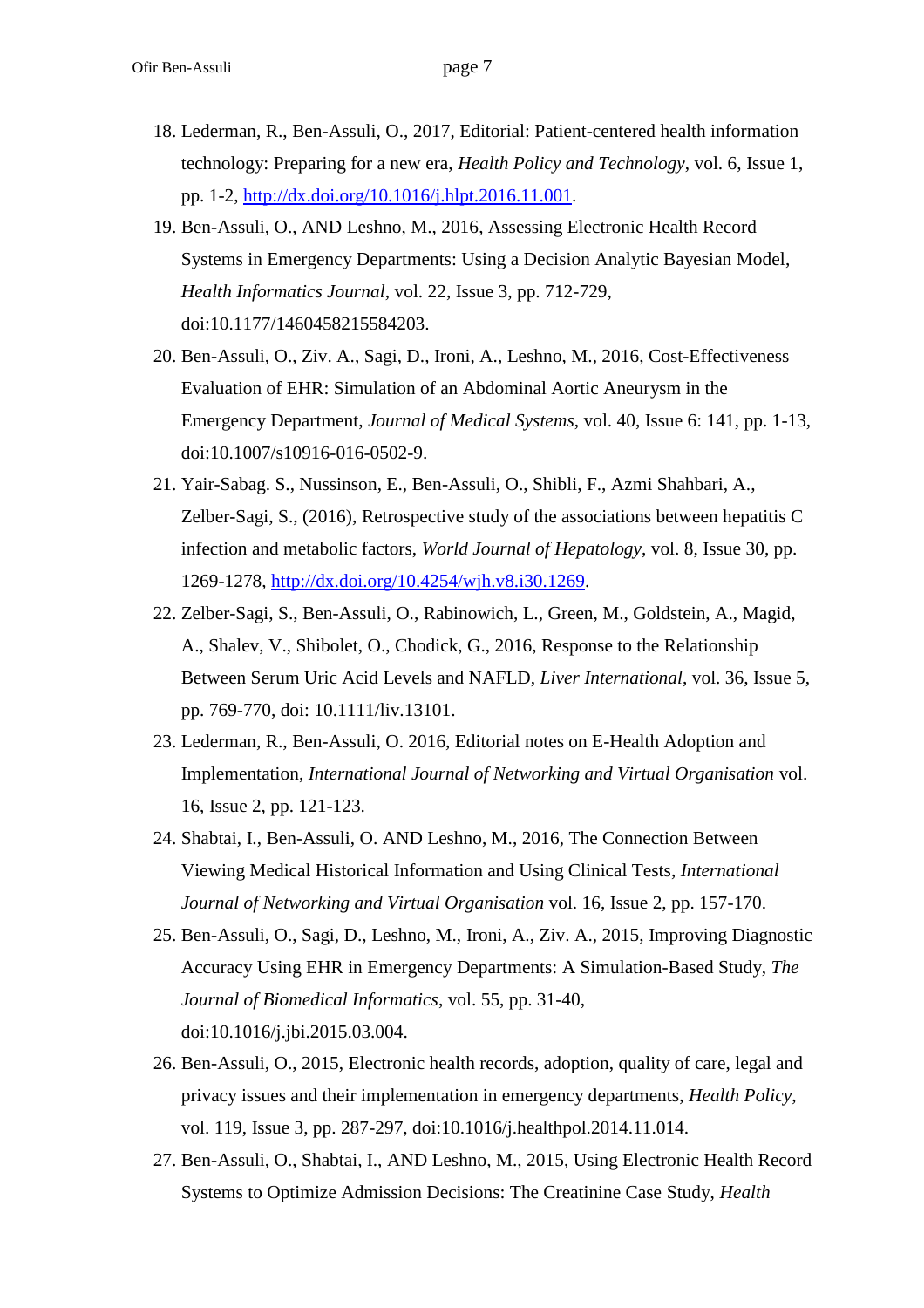*Informatics Journal*, vol. 21, Issue 1, pp. 73-88, [http://dx.doi.org/10.1177/1460458213503646.](http://dx.doi.org/10.1177/1460458213503646)

- 28. Zelber-Sagi, S., Ben-Assuli, O., Rabinowich, L., Green, M., Goldstein, A., Magid, A., Shalev, V., Shibolet, O., Chodick, G., 2015, The Association between Serum Levels of Uric-Acid and Alanine Aminotransferase in a Population-Based Cohort, *Liver International*, vol. 35, Issue 11, pp. 2408-2415.
- 29. Grossman, A., Ben-Assuli, O., Zelber-Sagi, S., Golbert, R., Matalon, A.,Yeshua, H., 2015, The Management of Pre-Hypertension in Primary Care - Is It Adequate? , *Blood Pressure*, vol. 24, Issue 4, pp. 237-241.
- 30. Ben-Assuli, O., Shabtai, I., Leshno, M., Hill, S., 2014, EHR in Emergency Rooms: Exploring the Effect of Key Information Components on Main Complaints, *Journal of Medical Systems*, vol. 38, Issue 4, pp. 1-8, [http://dx.doi.org/10.1007/s10916-014-](http://dx.doi.org/10.1007/s10916-014-0036-y) [0036-y.](http://dx.doi.org/10.1007/s10916-014-0036-y)
- 31. Ben-Assuli, O. and Leshno, M. 2013 Using Electronic Medical Records in Admission Decisions: A Cost Effectiveness Analysis. *Decision Sciences* – 44(3) – 463-481. (Best Paper of the Year).
- 32. Ben-Assuli, O., Shabtai, I., and Leshno, M. 2013 The Impact of EHR and HIE on Reducing Avoidable Admissions: Controlling Main Differential Diagnoses *BMC Medical Informatics and Decision Making* – 13(49). http://www.biomedcentral.com/1472-6947/13/49.
- 33. Ben-Assuli, O., Shabtai, I., and Leshno, M. 2013 The Influence of EHR Components on Admission Decisions. *Health and Technology* – 3(1) – 29-35. http://dx.doi.org/10.1007/s12553-013-0039-6.
- 34. Endevelt, R., Ben-Assuli, O.\*, Klain, E., Zelber Sagi, S. 2013 The role of dietitian follow-up in the success of bariatric surgery. *Surgery for Obesity and Related Diseases* - 9(6) - 963-968. [http://dx.doi.org/10.1016/j.soard.2013.01.006.](http://dx.doi.org/10.1016/j.soard.2013.01.006) \* Ben-Assuli, O. and Endevelt, R. contributed equally to this work.
- 35. Ben-Assuli, O. 2014 Implementing combined decision models in healthcare settings: the Simon and Pauker-Kassirer models. *Journal of Hospital Administration*  $-3(2) - 10-18.$
- 36. Ben-Assuli, O., Shabtai, I., and Leshno, M. 2013 The Contribution of Medical Systems to Admission Decisions in Emergency Rooms. *Harefuah* - *The Israel Medical Association Journal-*– 152(11) – 684-685.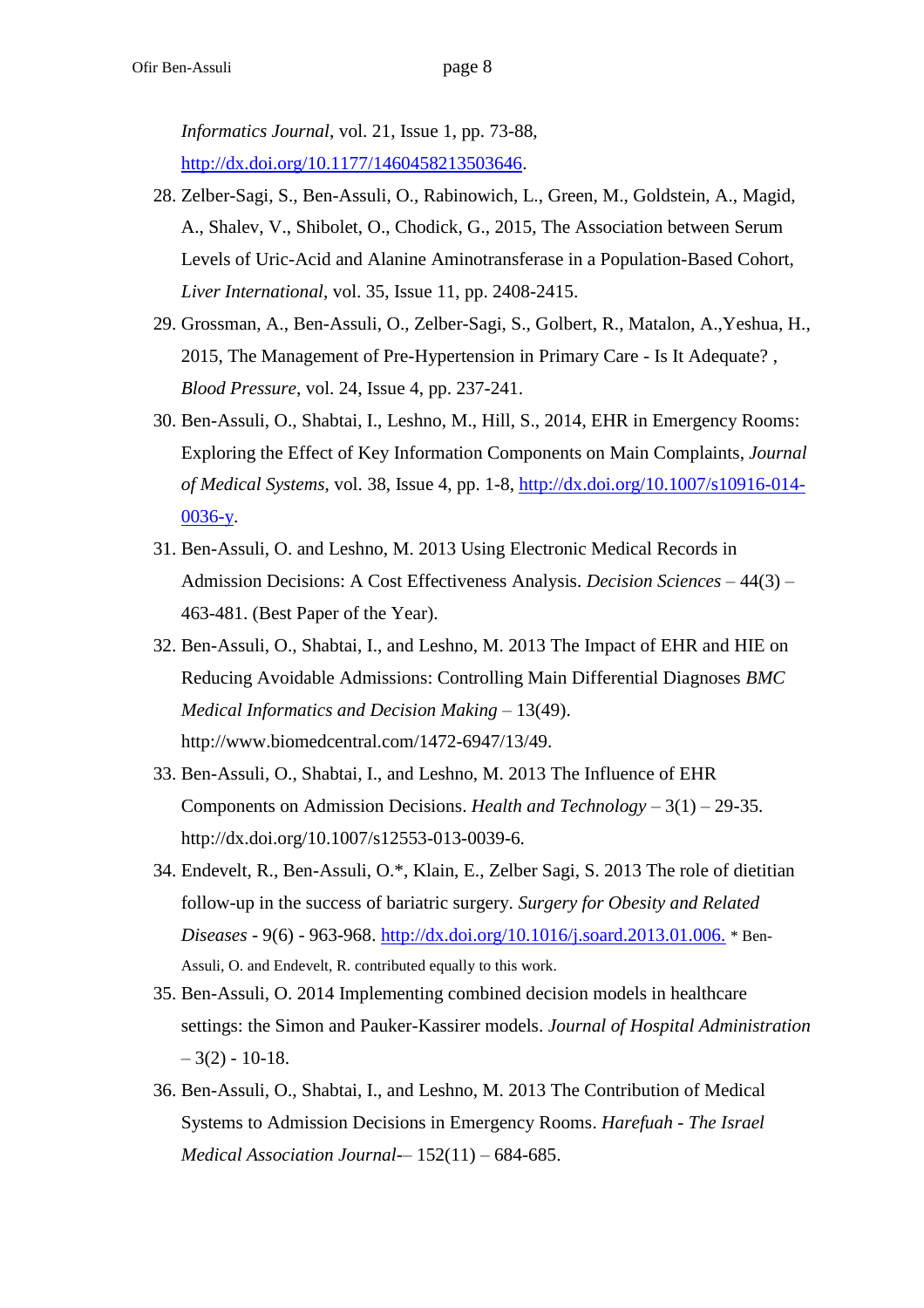- 37. Ben-Assuli, O. and Leshno, M. 2013 Implementing a Monte-Carlo Simulation on Admission Decisions. *Journal of Enterprise Information Management* – 26(1) – 154-164. http://dx.doi.org/10.1108/17410391311289604.
- 38. Ben-Assuli, O. 2012 Assessing the Perception of Information Components in Financial Decision Support Systems. *Decision Support Systems* – 54(1) – 795-802. http://dx.doi.org/10.1016/j.dss.2012.09.007.
- 39. Ben-Assuli, O., Leshno, M., and Shabtai, I. 2012 Using Electronic Medical Record Systems for Admission Decisions in Emergency Departments: Examining the Crowdedness Effect. *Journal of Medical Systems* – 36(6) – 3795-3803. http://dx.doi.org/10.1007/s10916-012-9852-0.
- 40. Ben-Assuli, O. and Leshno, M. 2012 Efficient Use of Medical IS: Diagnosing Chest Pain. *Journal of Enterprise Information Management* – 25(4) – 413-423. http://dx.doi.org/10.1108/17410391211245865.
- 41. Ben-Assuli, O. and Jacobi, A. 2012 Improving Robustness of Scale-Free Networks to Message Distortion. *Lecture Notes in Business Information Processing* – 129(4) – 185-199.
- 42. Ben-Assuli, O., Leshno, M. and Shabtai, I. 2011 The Impact of Information Technology on Admission Decisions. *Journal of Computer Technology and Application* – 2(7) – 539-544.
- (b) Authored book (chapters)

Ben-Assuli, O., Vest. J., 2019, "ED Revisits Forecasting: Utilizing Latent Models", In *Advances in Intelligent Systems and Computing series*, vol. 1038, pp. 696-703, Second Volume, Published by Springer Nature Ltd.

Ben-Assuli, O., Shabtai, I., Leshno, M. 2013, "EHR at Emergency Rooms: Exploring the Influence of Main Components on Main Complaints" In *Procedia Technology*, vol. 9, Issue 4, pp. 1016-1021, Published by Elsevier Ltd.

Ben-Assuli, O. and Jacobi, A. 2012. "Improving Robustness of Scale-Free Networks to Message Distortion" In *Knowledge and Technologies in Innovative Information Systems*. Rahman, H., Mesquita, A., Ramos, I. and Pernici, B. (Ed.) Springer Publishing, Berlin Heidelberg, Germany – p. 185-199.

- (c) Chapters in collective volumes and conference proceedings
- 1. Ben-Assuli, O., Jacobi, A., Goldman, O., Shenhar-Tsarfaty, S., Rogowski, O., Zeltser, D., Shapira, I., Berliner, S., Zelber-Sagi, S., (2020), Clustering Individuals into Non-alcoholic Fatty Liver Disease Risk Levels Using Machine Learning Model,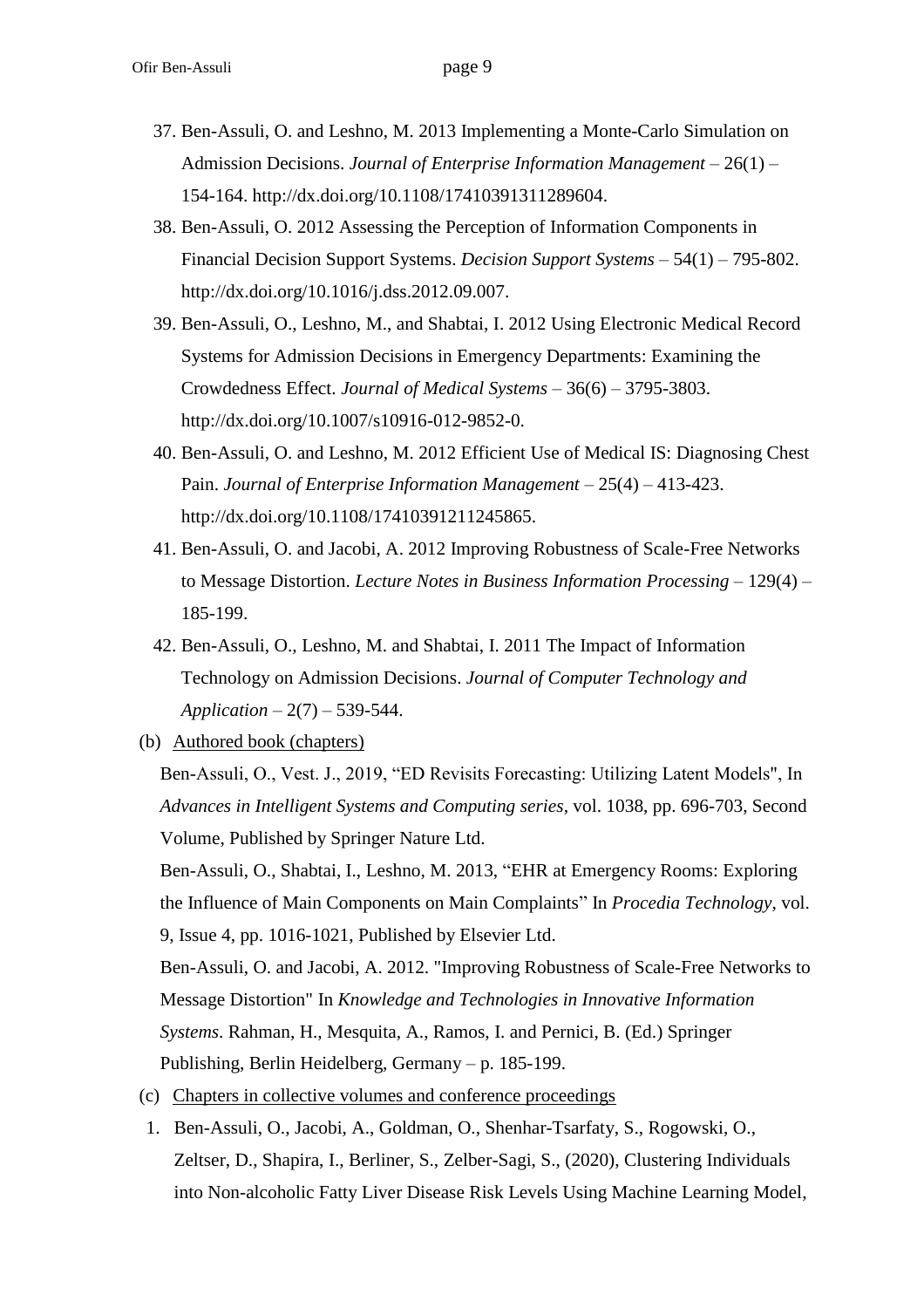Health Information Technology Symposium (HITS) - SIG Health Workshop at ICIS 2020, Hyderabad, India (Virtual Conference, December 15, 2020).

- 2. Ben-Assuli, O., Shenhar-Tsarfaty, S., Goldman, O., Jacobi, A., Rogowski, O., Zeltser, D., Shapira, I., Berliner, S., Zelber-Sagi, S., (2020), Analyzing Non-Alcoholic Fatty Liver Disease Risk Using Time-Series Model, Special Interest Group on Decision Support and Analytics (SIGDSA) Annual Conference, Title: "Addressing Global and Grand Challenges with Analytics", Hyderabad, India (Virtual Conference, December 12-13, 2020).
- 3. Ben-Assuli, O., Zelber-Sagi, S., Goldman, O., Jacobi, A., Rogowski, O., Zeltser, D., Shapira, I., Berliner, S., Shenhar-Tsarfaty, S., (2020), Stratifying Individuals into Non-alcoholic Fatty Liver Disease Risk Using Time-Series Machine Learning Model, 4th Conference on Health IT and Analytics (CHITA), Washington D.C., USA (Virtual Conference, October 9, 2020).
- 4. Goldman, O., Ben-Assuli, O., Zelber-Sagi, S., Shenhar-Tsarfaty, S., Rogowski, O., Zeltser, D., Shapira, I., Berliner, S., (2020), Non-Alcoholic Fatty Liver Predictive Analytics, 14th Conference of the Israel Chapter of the AIS (ILAIS), Ramat-Gan Academic College, Israel (June 29, 2020).
- 5. Ramon-Gonen, R., Ben-Assuli, O., Heart, T., Shlomo, N., Klempfner, R. (2019), Cluster Evolution Analysis of Congestive Heart Failure Patients, 40th International Conference of Information System (ICIS), Munich, Germany (December 15-18, 2019).
- 6. Ben-Assuli, O., Vest, R.J., (2019), ED Revisits Forecasting: Utilizing Latent Models, IntelliSys, , London, United Kingdom (September 5-6 2019).
- 7. Padman, R., Ben-Assuli, O., Heart, T., Shlomo, N., Klempfner, R., (2019), Visual Analytics for Congestive Heart Failure Mortality Prediction, MEDINFO, 17th International World Congress on Health and Biomedical Informatics (Health and Wellbeing E- Networks for all), Lyon, France (August 25-30, 2019).
- 8. Vest, R.J., Ben-Assuli, O., (2018), Contribution of Different Data Sources to the Prediction of Emergency Department Revisits in a Safety-Net Population, 39th International Conference of Information System (ICIS RIP Paper), San Francisco, CA (December 13-16, 2018).
- 9. Heart, T., Ben-Assuli, O., Shlomo, N., (2018), Using the Work System Theory to Bring Big Data Analytics to the Inpatient Point of Care, 39th International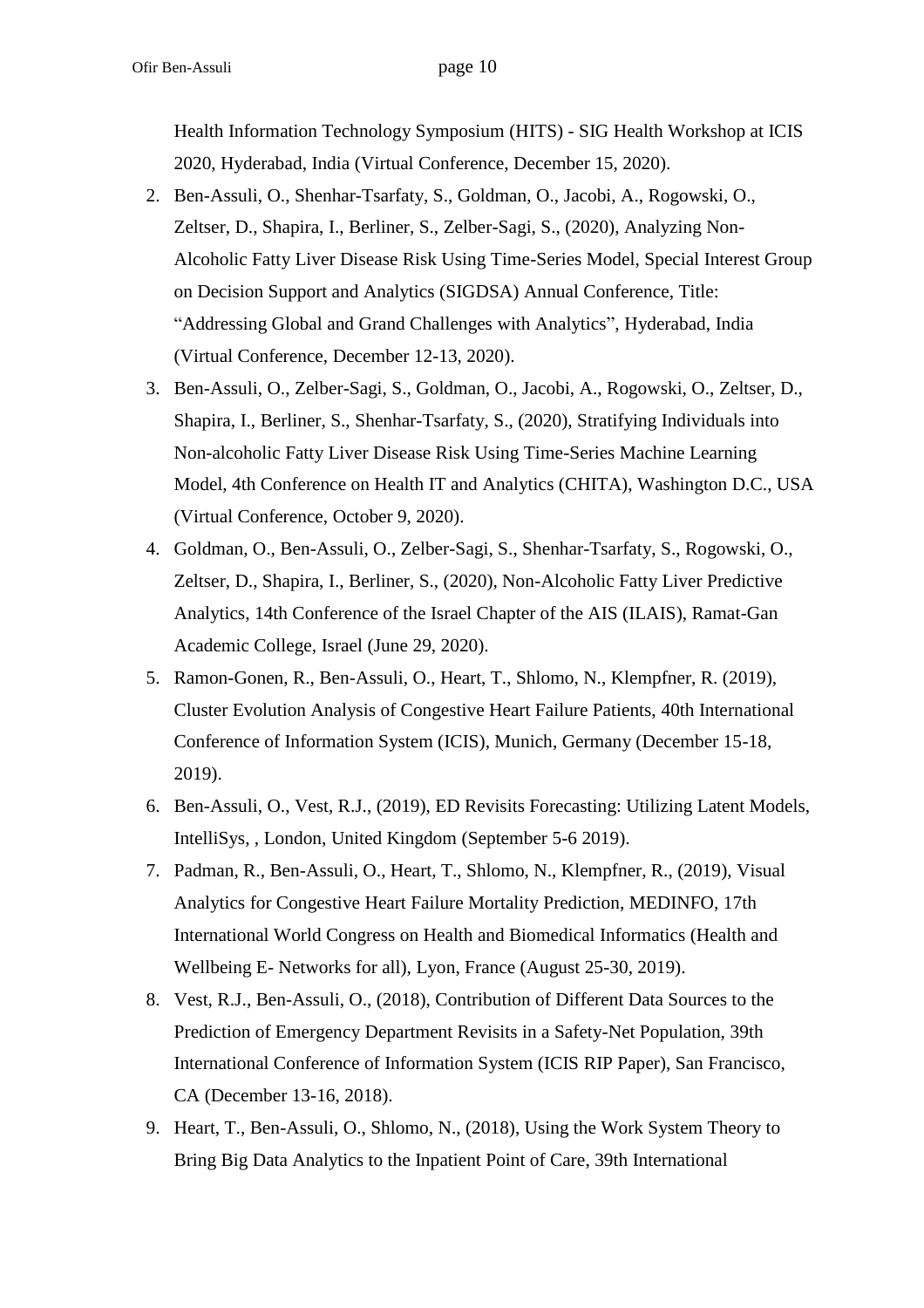Conference of Information System (ICIS RIP Paper), San Francisco, CA (December 13-16, 2018).

- 10. Shlomo, N., Heart, T., Ben-Assuli, O., Klempfner, R., (2017), CHF Readmission and Mortality Prediction: The Power of Comprehensive Healthcare IT, 27th Annual Workshop on Information Technologies and Systems, Seoul, Korea (December 14- 15, 2017).
- 11. Shlomo, N., Heart, T., Ben-Assuli, O., Klempfner, R., (2017), CHF Early Mortality Prediction: Comparing Data-Prediction Tools, The 11th Conference of the Israel Chapter of the AIS (ILAIS), Bar-Ilan University, Israel (July 11, 2017).
- 12. Gefen, D., Ben-Assuli, O., Stehr, M., Rosen, ,B., Denekamp, Y., (2017), A Quasiexperimental Time-series Analysis of Hospital Information Exchange (HIE) Coverage Rates and Government Intervention: Lessons Learnt from a Main HMO in Israel, The 11th Conference of the Israel Chapter of the AIS (ILAIS), Bar-Ilan University, Israel (July 11, 2017).
- 13. Ben-Assuli, O., Padman, R., Leshno, M., Shabtai, I., (2016), "Analyzing Hospital Readmissions Using Creatinine Results for Patients with Many Visits", The 6th International Conference on Current and Future Trends of Information and Communication Technologies in Healthcare (ICTH 2016), London, UK. (September 19-22, 2016- acceptance rate=33%).
- 14. Ben-Assuli, O., Arazy O., Shabtai, I., Kumar, N., Leshno, M., (2016), The Use of Information Systems in Emergency Departments under Various Complication Task Levels, The 10th Conference of the Israel Chapter of the AIS (ILAIS), Ben-Gurion University, Beer-Sheva, Israel (July 4, 2016).
	- 15. Ben-Assuli, O., Arazy O., Shabtai, I., Kumar, N., Leshno, M., "The Use of Information Systems in Emergency Departments: the Effect of Task Complexity", 25th Annual Workshop on Information Technologies and Systems, Texas, USA. (December 12-13, 2015).
- 16. Ben-Assuli, O., Padman, R., Bowman, M., Leshno, M., Shabtai, I., (2015), "On Analyzing Frequent Readmissions using a Group-Based Trajectory Model", 25th Annual Workshop on Information Technologies and Systems, Texas, USA. (December 12-13, 2015).
- 17. Ben-Assuli, O., Leshno, M., Sagi, D., Ziv. A., Ironi, A., (2015), EHR in Emergency Rooms: Cost-Effectiveness evaluation of Abdominal Pain Complaints, The 9th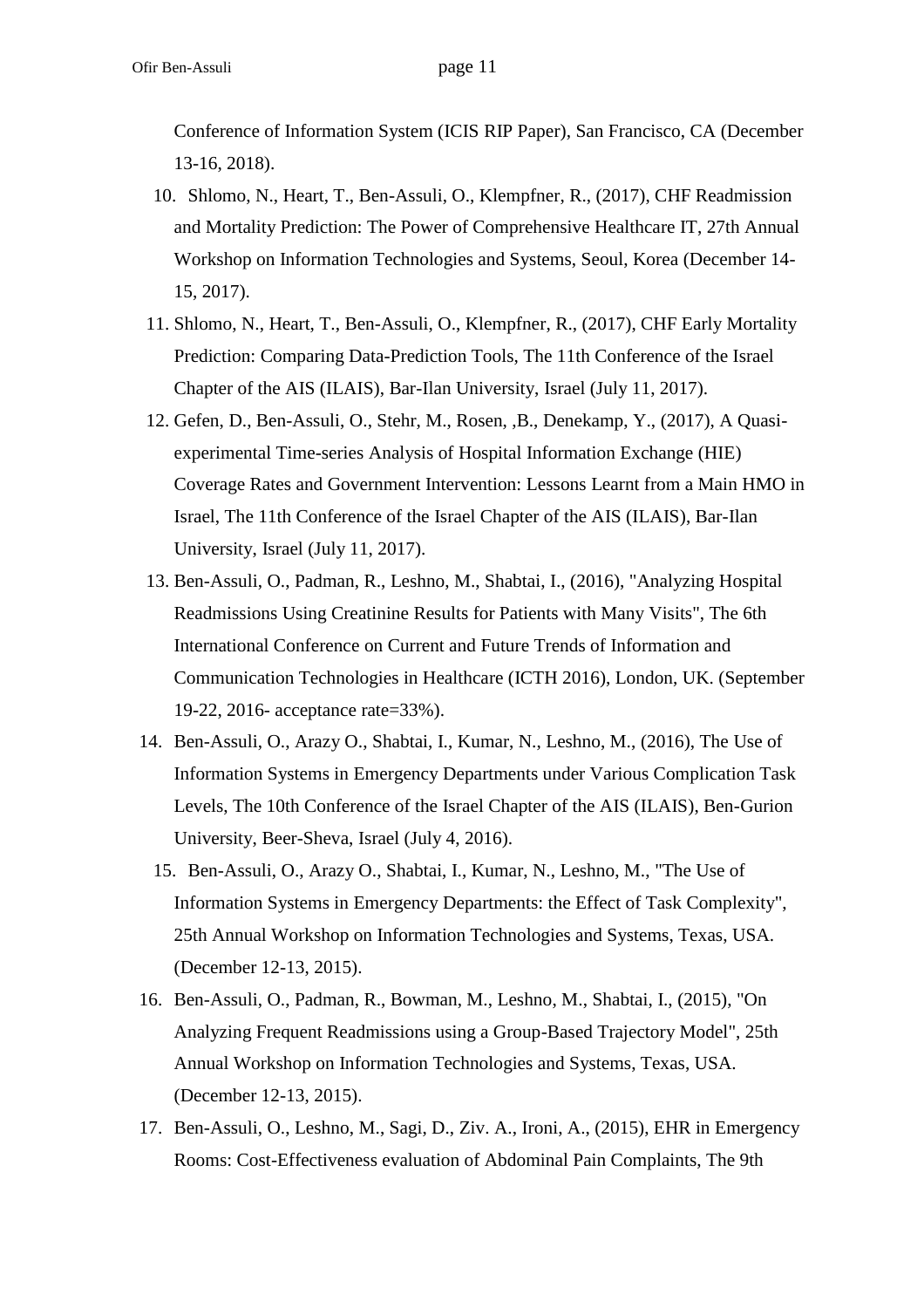Conference of the Israel Chapter of the AIS (ILAIS), The Ono Academic College, Kiryat Ono, Israel (June 29, 2015).

- 18. Ben-Assuli, O., Leshno, M., Sagi, D., Ziv. A., Ironi, A., (2015), "EHR in Emergency Rooms: Cost-Effectiveness evaluation via Simulation of Abdominal Pain Complaints", The Pre-ECIS Workshop Patient-Centered Health Information Technology: Preparing for a New Era, 23th European Conference on Information Systems (ECIS), Munster, Germany (May 26-28, 2015).
- 19. Ben-Assuli, O., Ziv. A., Sagi, D., Leshno, M., Ironi, A., (2014), "Improving Diagnostic Accuracy Using EHR in Emergency Departments: A Simulation-Based Study", 35th International Conference of Information System (ICIS), Auckland, New Zealand (December 14–17, 2014).
- 20. Ben-Assuli, O., Jacobi, A., (2014), "Distortion in Social Networks: Comparison of Various Types of Networks", 2nd International Conference on Future Internet of Things and Cloud (FiCloud), IEEE Computer Society, Barcelona, Spain (27-29 August 2014- acceptance rate=28%).
- 21. Ben-Assuli, O., Shabtai, I., Leshno, M., (2014), "Adoption of EHRs Systems: Differentiating Main Associations", 22th European Conference on Information Systems (ECIS), Tel Aviv, Israel (June 9-11, 2014).
- 22. Ben-Assuli, O., Ziv. A., Leshno, M., Sagi, D., Ironi, A., (2014), "Improving Patient Outcomes using EHR at Emergency Departments: Simulation-Based Study", The Pre-ECIS Workshop Health Adoption and Implementation: Economic, Social and Behavioural Factors and Issues, Tel Aviv, Israel (June 8, 2014).
- 23. Ben-Assuli, O., Shabtai, I., Leshno, M and Hill, S. 2013 Improving Medical Decision-Making Using Electronic Health Records Systems. 34th International Conference of Information System - Milan, Italy.
- 24. Ben-Assuli, O., Shabtai, I. and Leshno, M. 2013 EHR at Emergency Rooms: Exploring the Influence of Main Components on Main Complaints. International Conference on Health and Social Care Information Systems and Technologies - Lisbon, Portugal.
- 25. Ben-Assuli, O., Leshno, M., Shabtai, I., Hill, S. 2012 Assessing the Contribution of EHR Systems to Medical Decision-Making. 22nd Annual Workshop on Information Technologies and Systems - Orlando, USA.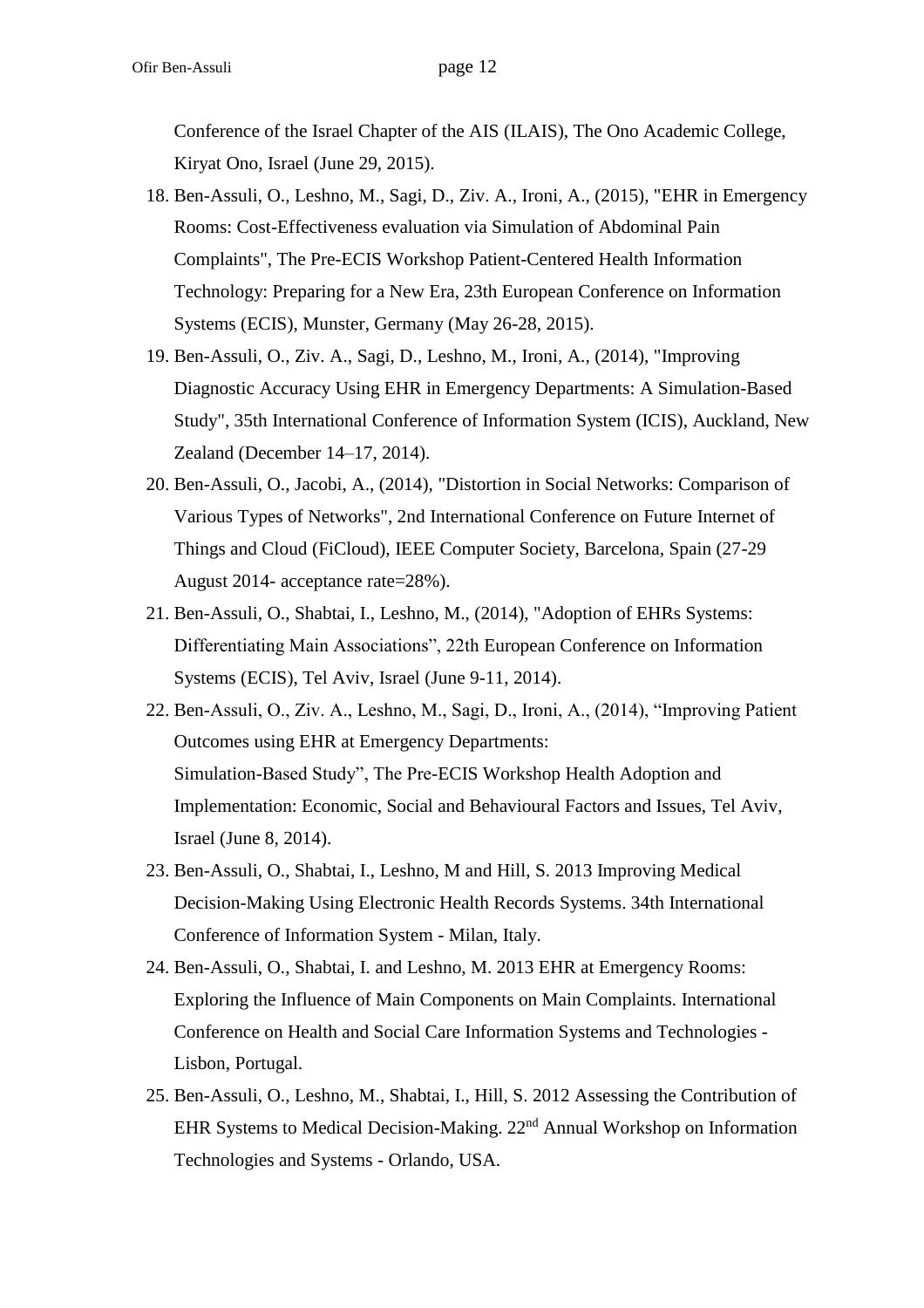- 26. Ben-Assuli, O. and Jacobi, A. 2012 Improving Robustness of Scale-Free Networks to Message Distortion. 22nd Annual Workshop on Information Technologies and Systems - Orlando, USA.
- 27. Ben-Assuli, O. and Jacobi, A. 2012 Improving Correctness Abilities of Scale-Free Networks to Message Distortion.  $7<sup>th</sup>$  Mediterranean Conference on Information Systems - Guimarães, Portugal.
- 28. Ben-Assuli, O., Leshno, M. and Shabtai, I. 2012 The Influence of EHR Components on Admission Decisions. 18th Americas Conference on Information Systems - Seattle, Washington, USA.
- 29. Ben-Assuli, O. and Jacobi, A. 2011 Distortion of a Message Diffused in a Social Network. 21<sup>st</sup> Annual Workshop on Information Technologies and Systems -Shanghai, China.
- 30. Ben-Assuli, O. and Leshno, M. 2011 ROI Assessment on Using Information Technology in the Course of Admission Decisions in Myocardial Infarction Diagnosis. 17<sup>th</sup> Americas Conference on Information Systems - Detroit, Michigan, USA.
- 31. Ben-Assuli, O., Leshno, M. and Shabtai, I. 2011 The Contribution of Information Technology to Admission Decisions. 17<sup>th</sup> Americas Conference on Information Systems - Detroit, Michigan.
- 32. Jacobi, A. and Ben-Assuli, O. 2011 Mutation of a Message Diffused in a Social Network. 6<sup>th</sup> Mediterranean Conference on Information Systems, The University of Nicosia - The Amathus Hotel, Limassol, Cyprus.
- 33. Ben-Assuli, O. and Leshno, M. 2010 A Return on Investment Analysis of Using Health Information Technology in the Course of Admission Decisions.  $5<sup>th</sup>$ Mediterranean Conference on Information Systems - The Tel Aviv-Yaffo Academic College, Tel Aviv, Israel.
- 34. Ben-Assuli, O., Leshno, M. and Shabtai, I. 2010 The Impact of Information Technology on Admission Decisions. 5<sup>th</sup> Mediterranean Conference on Information Systems - The Tel Aviv-Yaffo Academic College, Tel Aviv, Israel.
- 35. Lichtenstein, Y., Shabtai, I., Milstein , I. and Ben-Assuli, O. 2010 Social Influence and Network Effects in the Diffusion of A Healthcare Information Exchange System. 5<sup>th</sup> Mediterranean Conference on Information Systems - The Tel Aviv-Yaffo Academic College, Tel Aviv, Israel.

#### **Awards, Citations, Honors, Fellowships**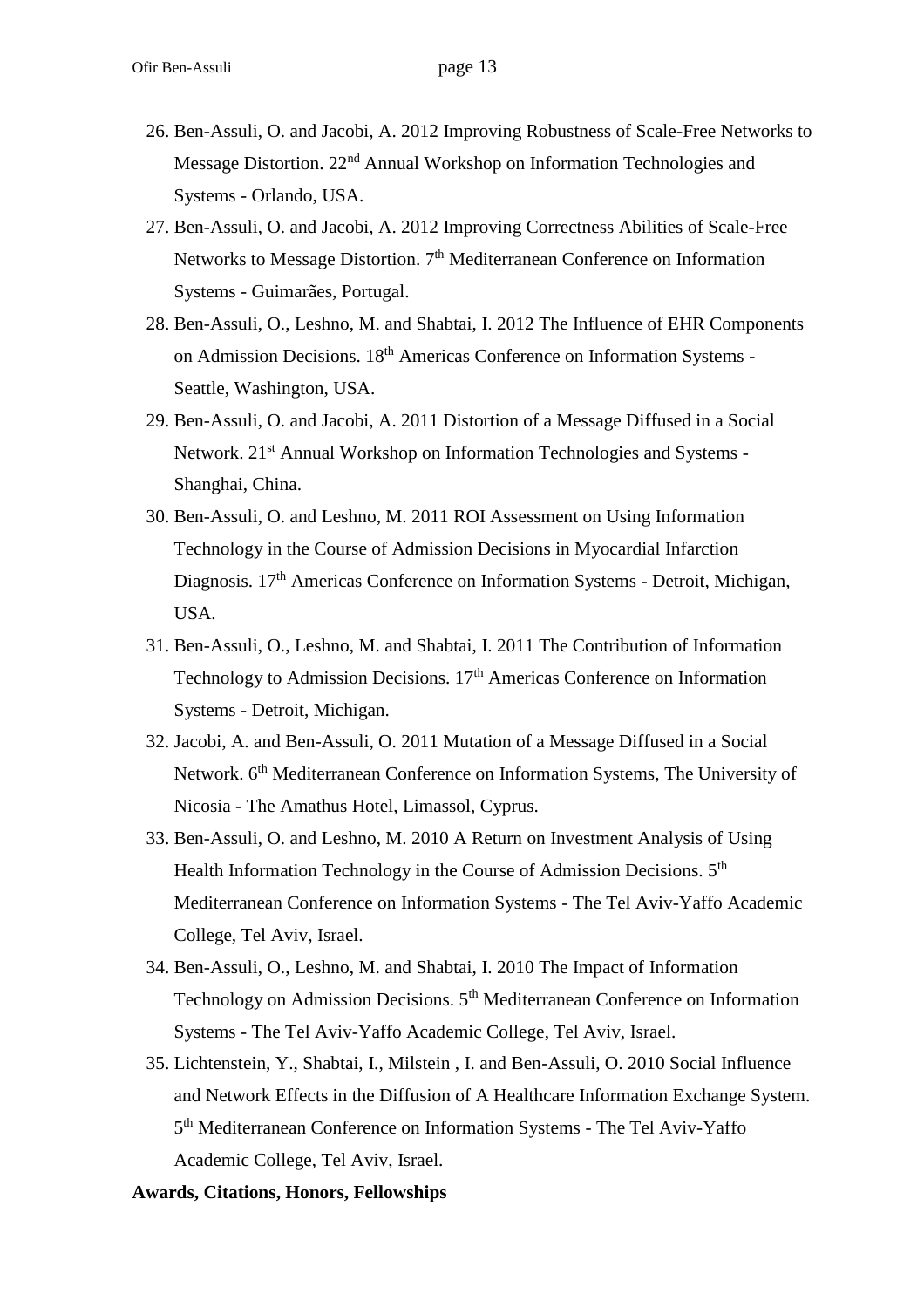# (a) Honors, Citation Awards

| 2021            | Award for "An Excellence in Teaching", The Faculty of Business                                                                                    |
|-----------------|---------------------------------------------------------------------------------------------------------------------------------------------------|
| 2020            | Administration, The Ono Academic College.<br>Award for "Best Reviewer", Health Information Technology Symposium                                   |
|                 | (HITS) - SIG Health Workshop at ICIS 2020, Hyderabad, India (Virtual                                                                              |
|                 | Conference, December 15, 2020)                                                                                                                    |
| 2020            | Award for "An Excellence in Research", The Faculty of Business                                                                                    |
|                 | Administration, The Ono Academic College.                                                                                                         |
| 2018            | Selected Distinguished Paper of the Workshop. Gefen, D., Miller, J., Ben-<br>Assuli, O., Shlomo, N., Robertson, N., Cornelius, F., Klempfner, R., |
|                 | "Avoiding Risky Drug Combination in the Elderly: The Case of Adalat                                                                               |
|                 | (Nifedipine)", Workshop at ICIS 2018: HITS-Health Information Technology                                                                          |
|                 | Symposium, San Francisco, CA (December 13, 2018).                                                                                                 |
| 2018            | Award for "An Excellence in Research", The Faculty of Business                                                                                    |
| 2016            | Administration, The Ono Academic College.<br>Award for "An Excellence in Research", The Faculty of Business                                       |
|                 | Administration, The Ono Academic College.                                                                                                         |
| 2014            | Decision Sciences Journal - Best Paper of the Year Award.                                                                                         |
| 2013            | Best Researcher of the Year. The Faculty of Business Administration, The                                                                          |
|                 | Ono Academic College.                                                                                                                             |
| 2010            | Best Adjunct Faculty of the Year (Teaching). The School of Economics, The                                                                         |
|                 | College of Management Academic Studies Division.                                                                                                  |
| 2004-2009       | Awards for excellence in teaching. Tel Aviv University, Hebrew University                                                                         |
|                 | and The College of Management Academic Studies Division.                                                                                          |
|                 | Main Research Grants (only competitive grants are shown here)                                                                                     |
| $(*)$ 2019-2021 | The National Institute for Health Policy and Health Services                                                                                      |
|                 | Research (Total: 128,450 NIS). Ben-Assuli O., Shenhar-Tsarfaty                                                                                    |
|                 | S., Zelber-Sagi S., Non-alcoholic Fatty Liver and Liver Fibrosis                                                                                  |
|                 | Progression Predictive Analytics: Risk Prediction and Machine                                                                                     |
|                 | Learning Techniques for Improved Preventive Medicine.                                                                                             |
| 2019-2020       | The German-Israeli Foundation (GIF) for Scientific Research                                                                                       |
|                 | and Development. (Total: 100,000 NIS). Ben-Assuli, O.,                                                                                            |
|                 | Congestive Heart Failure Chronic Patients: Risk Stratification,                                                                                   |
|                 | Profiling, and Predictions using Data-Analytics Tools.                                                                                            |
| 2016-2019       | U.S.- Israel Binational Science Foundation (BSF) (Total: 300,000                                                                                  |
|                 | NIS; out of this: 60,000 NIS- internal budget). Ben-Assuli, O.,                                                                                   |
|                 | Padman, R. (Principle Investigators), Data Analytics for a                                                                                        |
|                 | digitized, learning healthcare system: An emergency department                                                                                    |
|                 | perspective.                                                                                                                                      |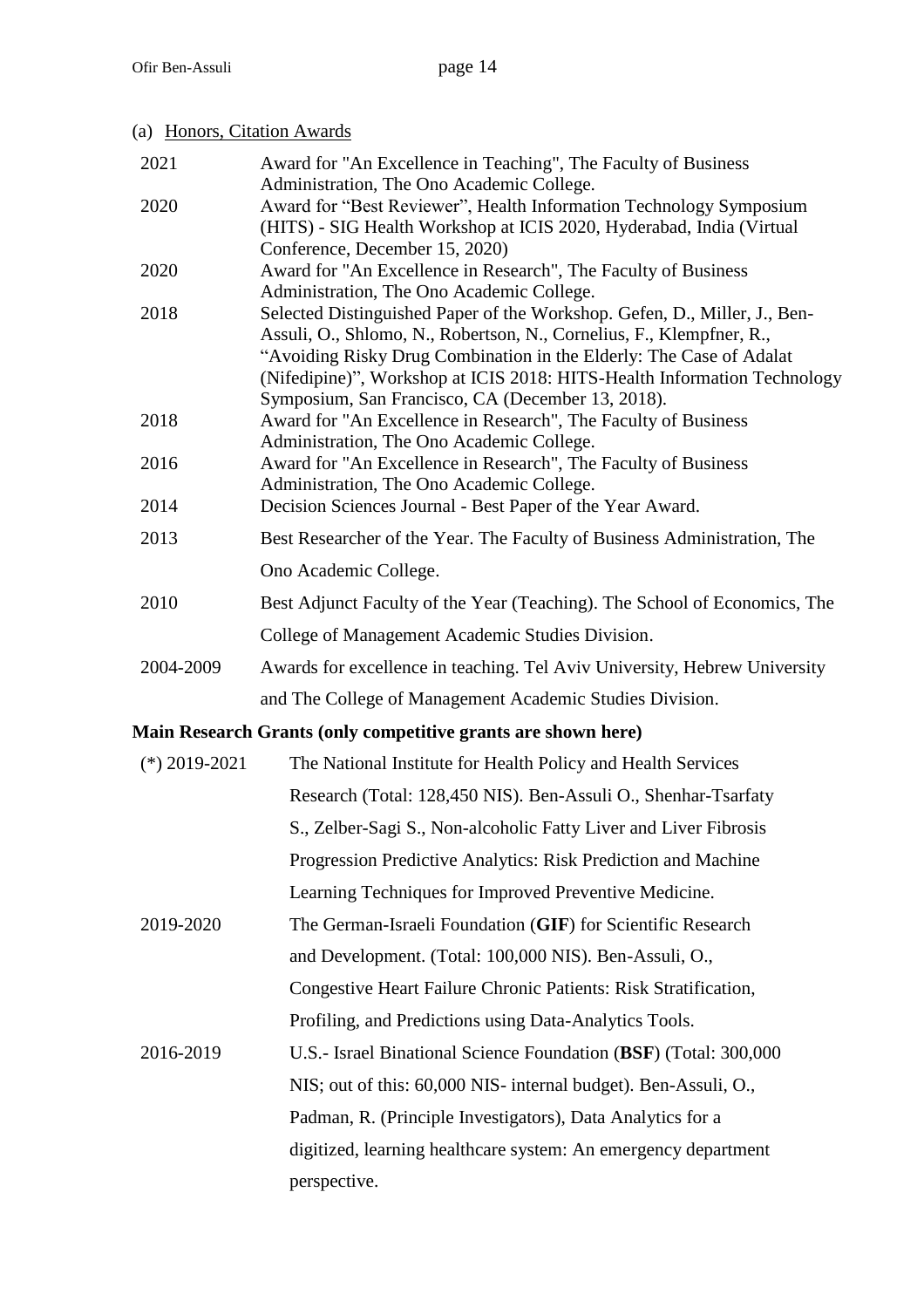Ofir Ben-Assuli page 15

| 2018-2020 | Drexel University-Ben Gurion University Interdisciplinary         |
|-----------|-------------------------------------------------------------------|
|           | Projects in Health Sciences Seed Fund (Total: 60,000 NIS) -       |
|           | Greenberg, D., Ben-Assuli, O., Gefen, D. (Principle               |
|           | Investigators), Hospitals' Response to the Government's Program   |
|           | to Adopt a Unified Electronic Health Information Exchange         |
|           | (HIE) in Israel.                                                  |
| 2015-2017 | The National Institute for Health Policy and Health Services      |
|           | Research (180,430 NIS) - Rosen B., and Ben-Assuli O. (Principle   |
|           | Investigators), and Karnieli-Miller O. Rosenblum J., Hochman      |
|           | O., and Zelingher J. (Associated Investigators). Organizational   |
|           | and inter-organizational dimensions of health information         |
|           | exchanges in Israel.                                              |
| 2012      | The National Institute for Health Policy and Health Services      |
|           | Research (105,545 NIS) - Ben-Assuli, O. (Principle Investigator), |
|           | and Leshno, M. Cost-Effectiveness Analysis of Using               |
|           | Information Technologies in Medical Decision-Making Processes     |
|           | in an Emergency Department Setting.                               |

#### **Lectures and Presentations at Meetings and Invited Seminars**

- (a) Presentation of papers at conferences/meetings (oral or poster)
	- 1. Goldman, O., Ben-Assuli, O., Zelber-Sagi, S., Shenhar-Tsarfaty, S., Rogowski, O., Zeltser, D., Shapira, I., Berliner, S., (2020), Non-Alcoholic Fatty Liver Predictive Analytics, The annual Digital Economy Conference, Tel-Aviv University, Israel (March 1, 2020).
	- 2. Ramon-Gonen, R., Ben-Assuli, O., Heart, T., Shlomo, N., Klempfner, R., (2020), Cluster Evolution Analysis of Congestive Heart Failure Patients, The annual Digital Economy Conference, Tel-Aviv University, Israel (March 1, 2020).
	- 3. Kasthurirathne, S., Vest, R.J., Grannis, S.J., Ben-Assuli, O. (2020), Patient and Encounter-level Analyses for Predicting Social Worker Referral Need: A Comparison of Alternative Machine Learning Prediction Approaches, American Medical Informatics Association (AMIA) Informatics Summit, Houston, Texas (March 23-26).
	- 4. Ben-Assuli, O., Empirical Findings from Implementations of Health Information Technologies: Successes, Barriers and Surprises, Annual Conference of the Israeli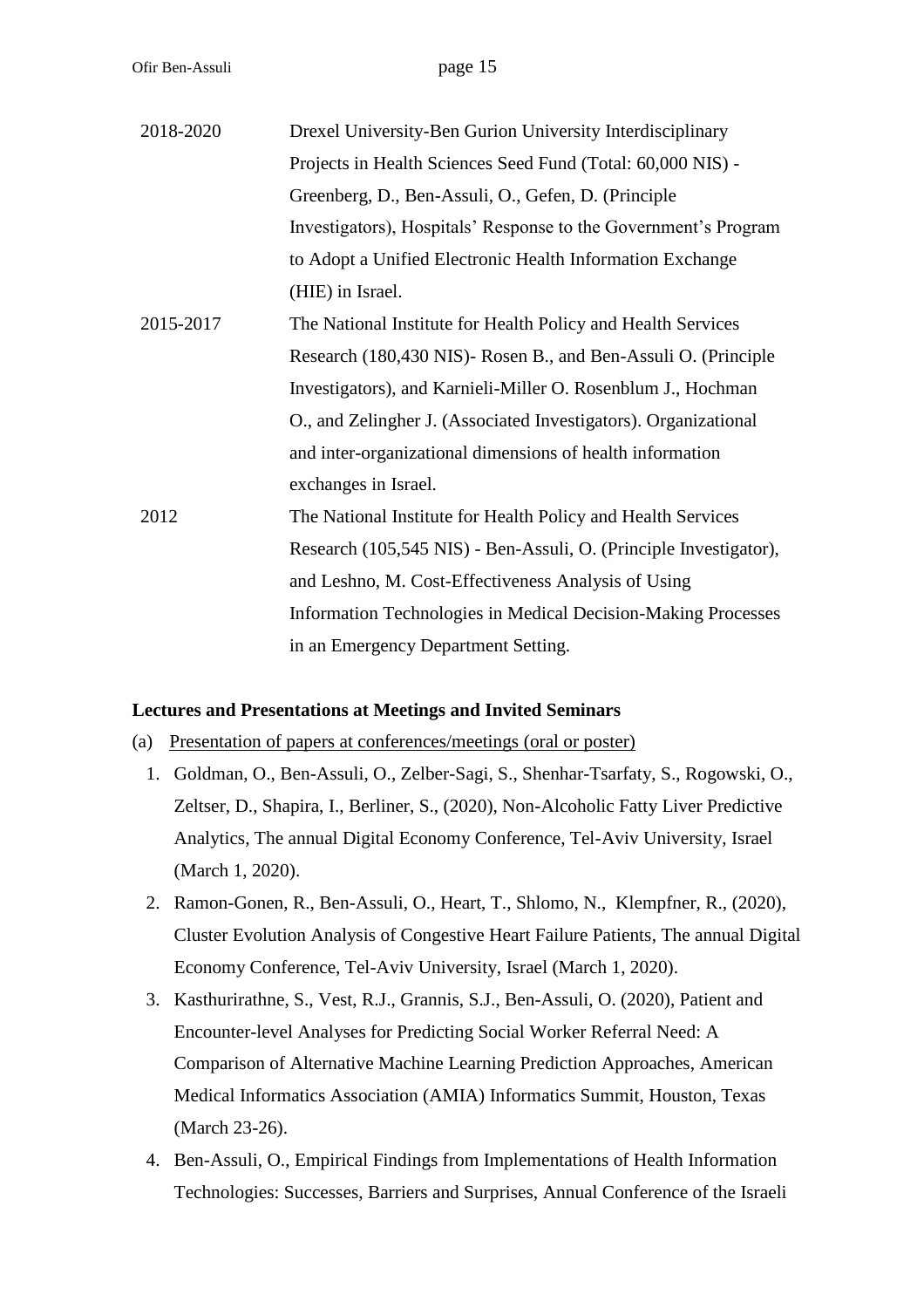Association for Organizational Developments, titled: The Organization and Me at the Digital Transformation: Derived Challenges of Advisors and Managers - Workshop, Ono Academic College, Israel (February 16, 2020).

- 5. Ben-Assuli, O., The Value of Nudge-Free Use of Medical Systems, and its Clinical Outcomes: Empirical Findings from Various Points of Care Behavioral Economics in Health - Workshop, Ono Academic College, Israel (December 24, 2019).
- 6. Ramon-Gonen, R., Ben-Assuli, O., Heart, T., Shlomo, N., Klempfner, R. (2019), Cluster Evolution Analysis of Congestive Heart Failure Patients, The 13th Conference of the Israel Chapter of the AIS (ILAIS), Tel-Aviv University, Israel (June 24, 2019).
- 7. Gefen, D., Miller, J., Ben-Assuli, O., Shlomo, N., Robertson, N., Cornelius, F., Klempfner, R. 2018 (Forthcoming), Avoiding Risky Drug Combination in the Elderly: The Case of Adalat (Nifedipine), Workshop at ICIS 2018: HITS-Health Information Technology Symposium, San Francisco, CA (December 13, 2018).
- 8. Shlomo, N., Heart, T., Ben-Assuli, O., Klempfner, R. 2018, Predictive Analytics in the Inpatient Point of Care Using the Work System Theory, Annual Conference of the Israel Association for Medical Informatics, Tel Aviv, Israel (November 4, 2018).
- 9. Shlomo, N., Heart, T., Ben-Assuli, O., (2018), Bringing Big Data Analytics to the Physician Desk Using the Work System Theory, The 12th Conference of the Israel Chapter of the AIS (ILAIS), SCE - Shamoon College of Engineering, Israel (June 18, 2018).
- 10. Ben-Assuli, O., Heart, T., Shlomo, N. 2018, Using the Work Systems Theory to Bring Big Data Analytics to the Inpatient Point of Care, The 13th Annual Conference on Health Policy, The Institute for Health Policy Research, Tel Aviv, Israel (May 9, 2018).
- 11. Shlomo, N., Heart, T., Ben-Assuli, O., Klempfner, R. 2017, CHF Readmission and Mortality Prediction: The Power of Comprehensive HIT, SIG Health Workshop at ICIS 2016: Design, Innovation, and Impact of Healthcare IT, Seoul, Korea (December 10, 2017).
- 12. Ben-Assuli, O., Padman, R. 2017, Clustering Longitudinal Time Series Data: Comparison of GBTM vs. K-Means for Predicting Readmission Risk, SIG Health Workshop at ICIS 2016: Design, Innovation, and Impact of Healthcare IT, Seoul, Korea (December 10, 2017).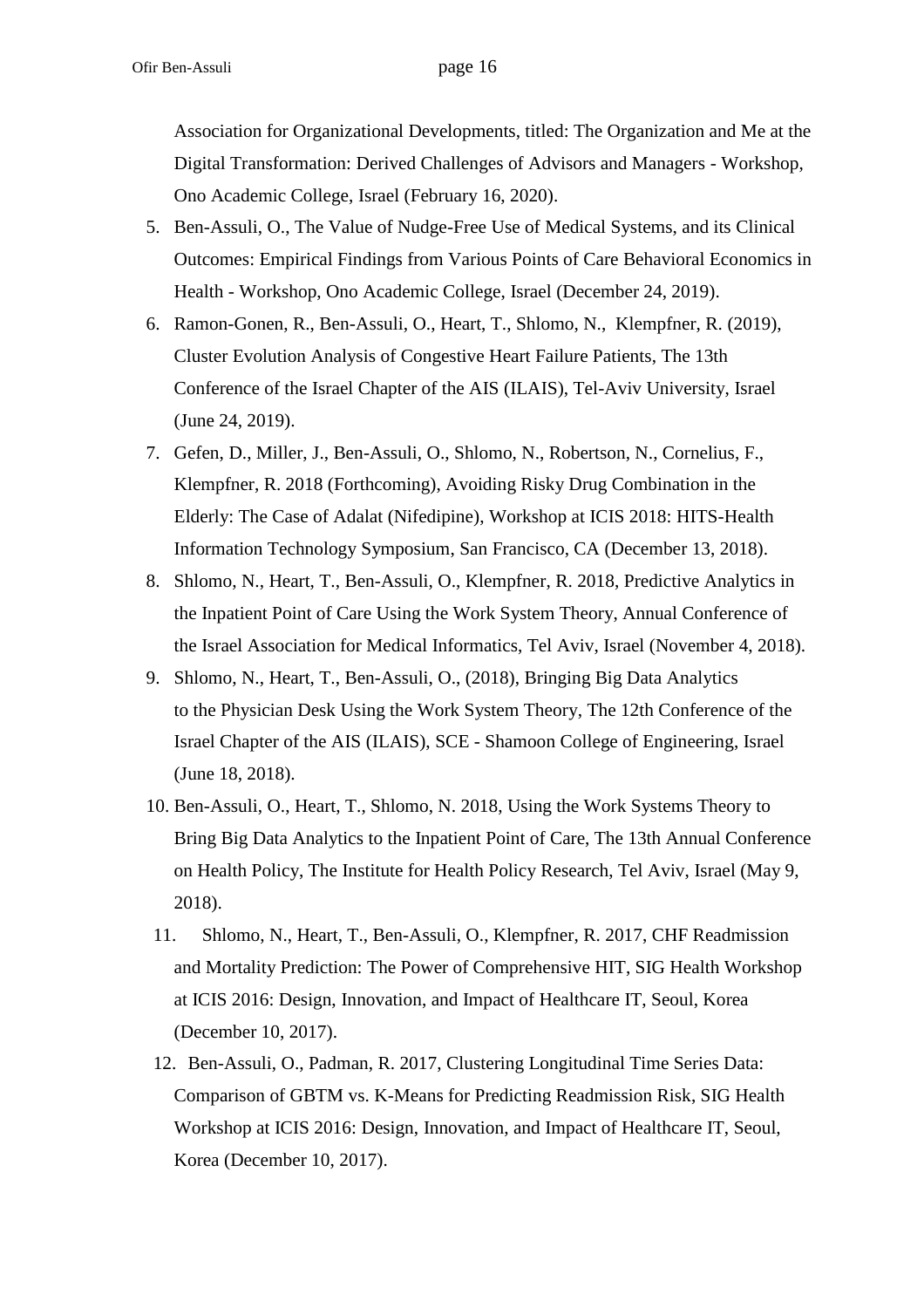- 13. Ben-Assuli, O., Padman, R. 2017, Frequent Hospital Readmissions' analysis using Data Mining Techniques, Annual Conference of the Israel Association for Medical Informatics, Tel Aviv, Israel (October 23, 2017).
- 14. Shlomo, N., Heart, T., Ben-Assuli, O., Klempfner, R. 2017, Mortality Prediction following CHF Acute Event, Annual Conference of the Israel Association for Medical Informatics, Tel Aviv, Israel (October 23, 2017).
- 15. Ben-Assuli, O., Padman, R. 2017, Frequent Hospital Readmissions' analysis using Data Mining Techniques, The 12th Annual Conference on Health Policy, The Institute for Health Policy Research, Tel Aviv, Israel (May 9, 2017).
- 16. Rosen, B., Ashkenazi, Y., Ben-Assuli, O., Karnieli-Miller O., Nissanholtz-Gannot, R. 2016, Under What Circumstances Do Health Systems Managers Do Intensive Effort to Promote The Use of Quality Data by Medical Staff , 23th Conference of the Society for Quality in Health Care, Tel Aviv, Israel (November 23, 2016) (Poster).
- 17. Ben-Assuli, O., Padman, R., Shabtai, I 2016, Analyzing Frequent Hospital Readmissions, SIG Health Workshop at ICIS 2016: Design, Innovation, and Impact of Healthcare IT, Dublin, Ireland (December 11, 2016).
- 18. Ben-Assuli, O., Rosen, B., Karnieli-Miller O. 2016, Adoption of Israeli HIE System: National Study, SIG Health Workshop at ICIS 2016: Design, Innovation, and Impact of Healthcare IT, Dublin, Ireland (December 11, 2016).
- 19. Ben-Assuli, O., Arazy O., Kumar, N., Shabtai, I., Leshno, M. 2016, The Use of HIE in Emergency Departments Moderated by the Effect of Task Complexity, The Annual Conference of the Israel Association for Medical Informatics, Avenue, Convention & Events Center, Israel (June 14, 2016).
- 20. Ben-Assuli, O., Arazy O., Shabtai, I., Kumar, N., Leshno, M. 2016, The Use of Information Systems in Emergency Departments: the Effect of Task Complexity, 6th International Jerusalem Conference on Health Policy, the Israel National Institute for Health Policy Research, Jerusalem (May 23-25, 2016).
- 21. Ben-Assuli, O., Padman, R., Bowman, M., Leshno, M., Shabtai, I., 2015, Forecasting Readmissions using Group-Based Trajectory Model, 6th International Jerusalem Conference on Health Policy, the Israel National Institute for Health Policy Research, Jerusalem (May 23-25, 2016).
- 22. Rosen, B., Ashkenazi, Y., Karnieli-Miller O. Ben-Assuli, O., Israel's Pioneering National Health Information Exchange: How are the Health Plans Making Use of the Newly Available Hospital Data? , 6th International Jerusalem Conference on Health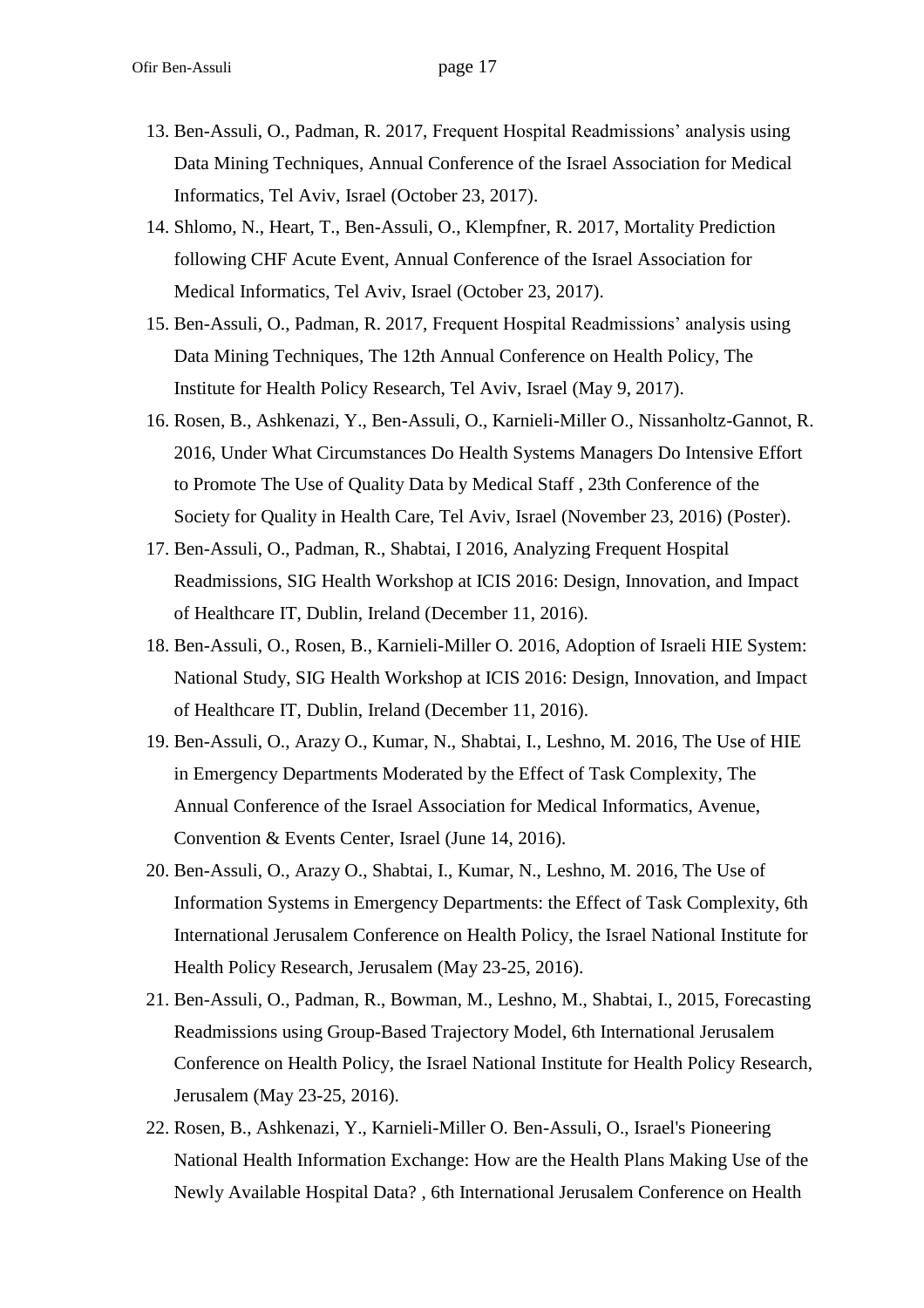Policy, the Israel National Institute for Health Policy Research, Jerusalem (May 23- 25, 2016).

- 23. Ben-Assuli, O., Padman, R., Bowman, M., Leshno, M., Shabtai, I., 2015, On Analyzing Readmissions Using A Trajectory Model: Evidence From Israel, MEDINFO, 15th International World Congress on Health and Biomedical Informatics, São Paulo, Brazil (August 19-23, 2015) (Poster).
- 24. Ben-Assuli, O., Leshno, M., Sagi, D., Ziv. A., Ironi, A. 2015, Improving Medical Decisions Using EHR in Emergency Rooms: A Simulation-Based Study, The Annual Conference of the Israel Association for Medical Informatics, Tel Aviv, Israel.
- 25. Hill, S., Ben-Assuli, O. 2014, Social TV: Predict Offline TV Viewing in Advance by Using Online Social Media Content, Winter Conference on Business Intelligence, Snowbird, Utah (February 27 - March 1) (Poster).
- 26. Ben-Assuli, O., Leshno, M., Ziv. A., Sagi, D., Ironi, A. 2014, A Cost-Effectiveness Analysis on Using Electronic Health Record: Analyzing Abdominal Aortic Aneurysm Case, The 10th Annual Conference on Health Policy, The Institute for Health Policy Research, Tel Aviv, Israel (May 21, 2014).
- 27. Ben-Assuli, O., Shabtai, I., Leshno, M., Hill, S. 2013, EHR at Emergency Rooms: Exploring the Influence of Main Components on Main Complaints, 23th Annual Workshop on Information Technologies and Systems, Milan, Italy (Poster).
- 28. Hill, S., Ben-Assuli, O. 2013, Social TV: Predict Offline TV Viewing in Advance by Using Online Social Media Content, 23th Annual Workshop on Information Technologies and Systems, Milan, Italy.
- 29. Ben-Assuli, O., Shabtai, I. and Leshno, M 2013 The Impact of EHR Systems on Reducing Avoidable Admissions for Main Differential Diagnoses. 5<sup>th</sup> International Jerusalem Conference on Health Policy, the Israel National Institute for Health Policy Research – Jerusalem, Israel.
- 30. Ben-Assuli, O. and Leshno, M. 2012 Economic Aspects of Using Electronic Health Records in Emergency Departments. 9<sup>th</sup> Annual Conference on Health Policy, The Institute for Health Policy Research - Tel Aviv, Israel.
- 31. Jacobi, A and Ben-Assuli, O. 2012 Improving Robustness of Scale-Free Networks to Message Distortion. 18nd Americas Conference on Information System - Seattle, Washington, USA (Poster).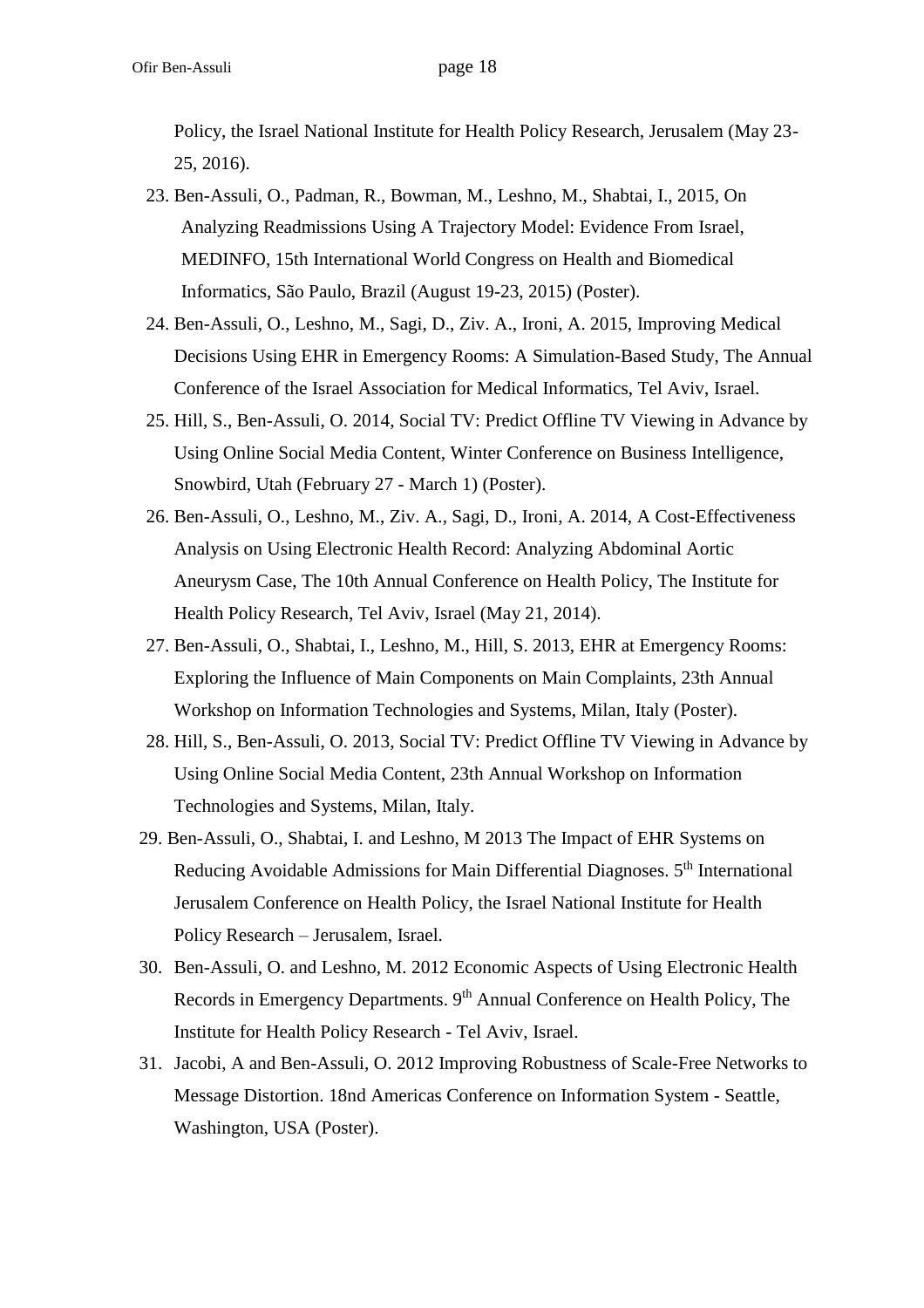- 32. Ben-Assuli, O. and Leshno, M. 2011 Efficient Use of Medical IS: Diagnosing Chest Pain. The Annual Conference of the Israel Association for Medical Informatics - Tel Aviv, Israel.
- 33. Jacobi, A. and Ben-Assuli, O. 2011 Transformation of Messages Propagated in a Social Network. Post-ICIS 2011, LG CNS/KrAIS - Shanghai, China.
- 34. Jacobi, A. and Ben-Assuli, O. 2011 Distortion of a Message Propagated in a Social Network. 5<sup>th</sup> Israel Association for Information Systems Conference - The Open University of Israel, Israel.
- 35. Ben-Assuli, O. and Leshno, M. 2011 A Return on Investment Analysis of Using Health Information Technology in the Course of Shared Decision-Making Processes. The 6nd International Shared Decision Making Conference - Maastricht, The Netherlands (Poster).
- 36. Ben-Assuli, O. and Leshno, M. 2010 An Economic Evaluation of Using Information Technologies in Emergency Departments. 8<sup>th</sup> Annual Conference on Health Policy, The Institute for Health Policy Research - Tel Aviv, Israel.
- 37. Ben-Assuli, O. and Leshno, M. 2010 The Economic Aspects of Medical Decision Making Processes in Emergency Departments. The Annual Conference of the Israel Association for Medical Informatics - Tel Aviv, Israel.
- 38. Ben-Assuli, O., Leshno, M., Shabtai, I. and Blondheim, O. 2009 The Realistic Value of Information in Medical Decision-Making Processes in Emergency Departments. The Annual Conference of the Israel Association for Medical Informatics - Tel Aviv, Israel.
- 39. Ben-Assuli, O. and Leshno, M. 2009 The Value of Information in Medical Decision-Making Processes in Emergency Departments. 4<sup>th</sup> Mediterranean Conference on Information Systems, University of Economics and Business - Athens, Greece.
- 40. Ben-Assuli, O., Leshno, M. and Shabtai, I. 2009 The Impact of Medical Information on Decision-Making Processes in Emergency Departments. 4<sup>th</sup> Israel Association for Information Systems Conference - Ben Gurion University, Israel.
- 41. Ben-Assuli, O., Leshno, M. and Shabtai, I. 2009. The Impact of Medical Information on Admission Decisions in Emergency Departments. 4<sup>th</sup> International Jerusalem Conference on Health Policy, the Israel National Institute for Health Policy Research – Jerusalem, Israel.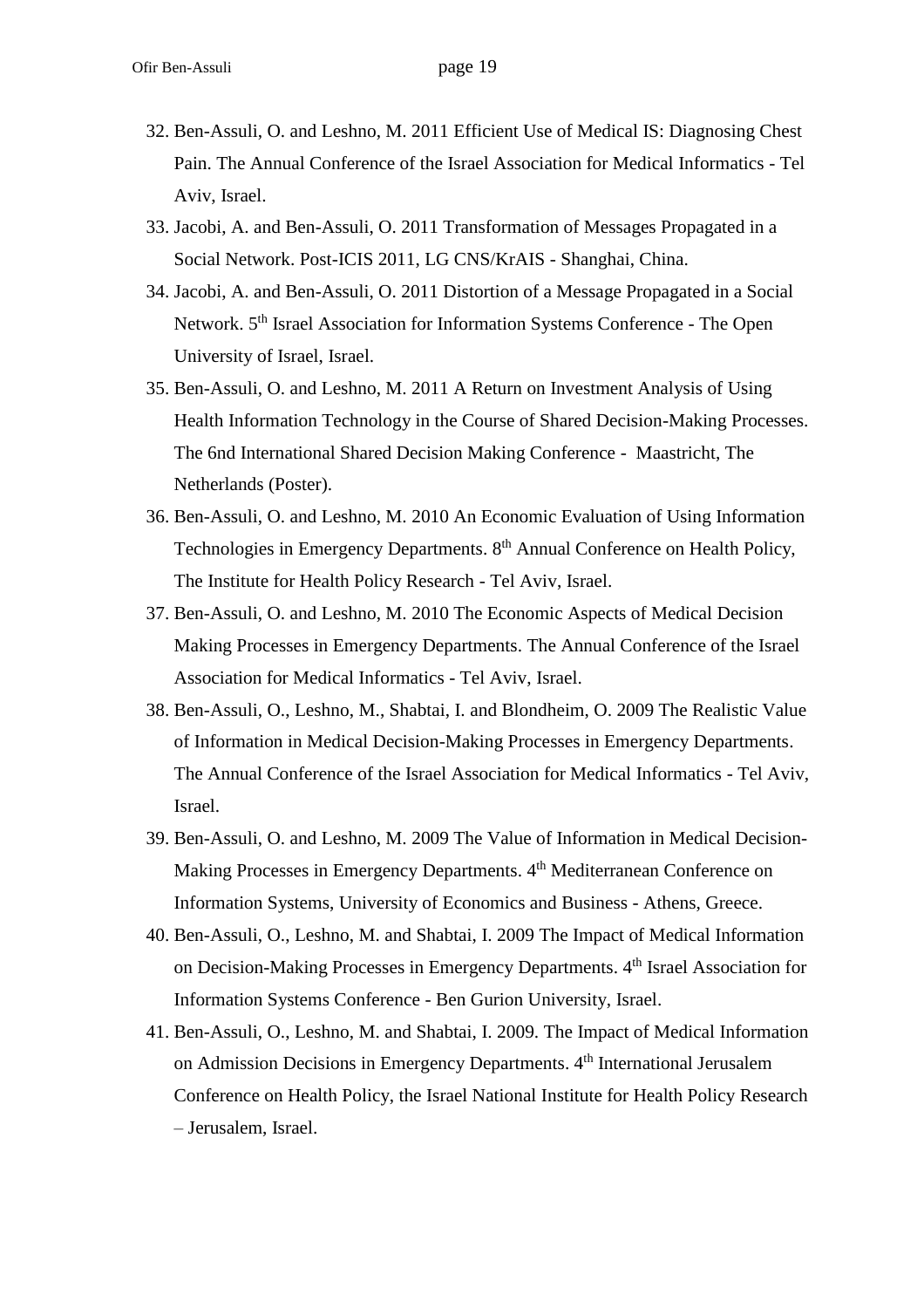- 42. Ben-Assuli, O. and Leshno, M. 2007 Assessing the Subjective Value of Information in Decision-Making Processes in Banking Information Systems. 2<sup>nd</sup> Israel Association for Information Systems Conference - Bar Ilan University, Israel.
- 43. Shabtai, I., Leshno M., Kornbluth J. and Ben-Assuli, O. 2004 Subjective Value of Information in the Decision Process in the Healthcare Environment. The Annual Conference of the Israel Association for Medical Informatics – Tel Aviv, Israel.
- (b) Seminar presentations and invited talks at universities and institutions
	- 1. 2020- A Visual Analytics Tool to Support Disease Risk Assessment and Shared Decision Making, The Faculty of Business Administration, Ono Academic College, Kiryat Ono, Israel (co-presented with with Tsipi Heart).
	- 2. 2020- Israeli Health Systems Background and a Research on Frequent Readmissions of Chronic Disease Patients including: Risk Stratification and Profiling, The Israeli Case, School of Business Administration, The Hebrew University of Jerusalem, Jerusalem, Israel.
	- 3. 2018- The Impact of EHR on Admission Decisions in Emergency Departments (EDs): The Israeli Case, Department of Health Policy and Management, Indiana University, Indianapolis, Indiana, US.
	- 4. 2018- Trajectories of Repeated Hospitalizations and Frequent Readmissions of Chronic Disease Patients: Risk Stratification, Profiling, and Predictions The H. John Heinz III College, Carnegie Mellon University, Pittsburgh, PA, US.
	- 5. 2017- The Impact of EHR on Admission Decisions in Emergency Departments (EDs): The Israeli Case The H. John Heinz III College, Carnegie Mellon University, Pittsburgh, PA, US.
	- 6. 2015- Using Electronic Health Records (EHRs) in Emergency Departments: A Simulation-Based Study The Faculty of Management, Tel-Aviv University, Israel.
	- 7. 2014- Using Electronic Health Records (EHRs) in Emergency Departments: A Simulation-Based Study Braun School of Public Health, The Hebrew University-Hadassah, Jerusalem, Israel.
	- 8. 2014- Using Simulations to Assess the Impact of EHR on Clinical Decision-Making in Emergency Departments The Israel National Institute for Health Policy Research, Tel Hashomer.
	- 9. 2013 The Value of Medical Information in Decision-Making Processes The Faculty of Business Administration, Ono Academic College.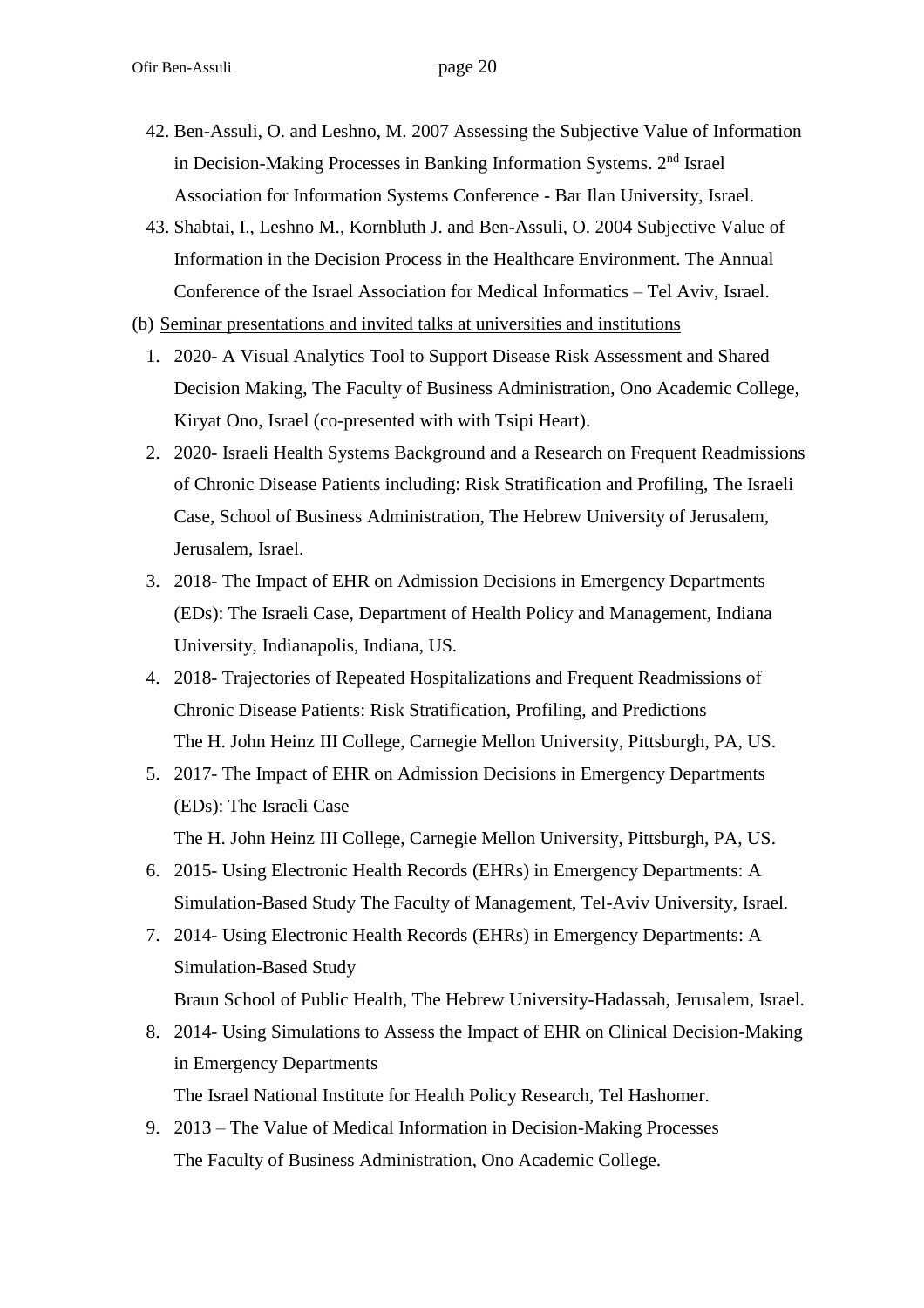- 10. 2010 The Impact of Electronic Health Records Systems on Decision-Making Processes Faculty of Business Administration, Ono Academic College.
- 11. 2009 The Value of Medical Information in Decision-Making Processes The Faculty of Engineering Sciences, Ben-Gurion University, Israel.
- 12. 2008 The Value of Medical Information Systems The Faculty of Management, Tel Aviv University, Israel.

#### **OTHER ACADEMIC ACTIVITIES**

Membership in editorial boards for scientific conferences and Professional functions outside the university

- Associate Editor, the 42th International Conference on Information Systems (ICIS), IS in Healthcare Track, Austin, TX, USA (December 12 – 15, 2021).
- Scientific Committee Member, the 30th Workshop on Information Technologies and Systems (WITS), Hyderabad, India (December 16 – 18, 2020).
- Associate Editor, the 41th International Conference on Information Systems (ICIS), User Engagement, User Behaviors and Consequences Track, Hyderabad, India (December  $13 - 16$ , 2020).
- Scientific Committee Member, the 10th International Conference on Health and Social Care Information Systems and Technologies (HCist), Vilamoura, Algarve, Portugal (October 21-23, 2020).
- Program Committee Member, 15th Conference on Information Systems Management (ISM'20), Information Systems and Technologies Track, Sofia, Bulgaria (September 6- 9, 2020).
- Program Committee Member, Conference on Knowledge Management, Learning and Information Technology, University of Lisbon, Lisbon, Portugal (July 1-4, 2020).
- Program Committee Member, ILAIS 2020: the 14th Conference of the Israel Chapter of the AIS (ILAIS), Israel Academic College, Ramat Gan, Israel (June 29, 2020).
- Co-Chair, Behavioral Economics in Health Workshop, Ono Academic College, Israel (December 24, 2019).
- Co-Program-Chair, ILAIS 2019: the 13th Conference of the Israel Chapter of the AIS (ILAIS), Tel-Aviv University, Israel (June 24, 2019).
- Scientific Committee Member, the 9th International Conference on Health and Social Care Information Systems and Technologies (HCist), Sousse, Tunisa (October 16-18, 2019).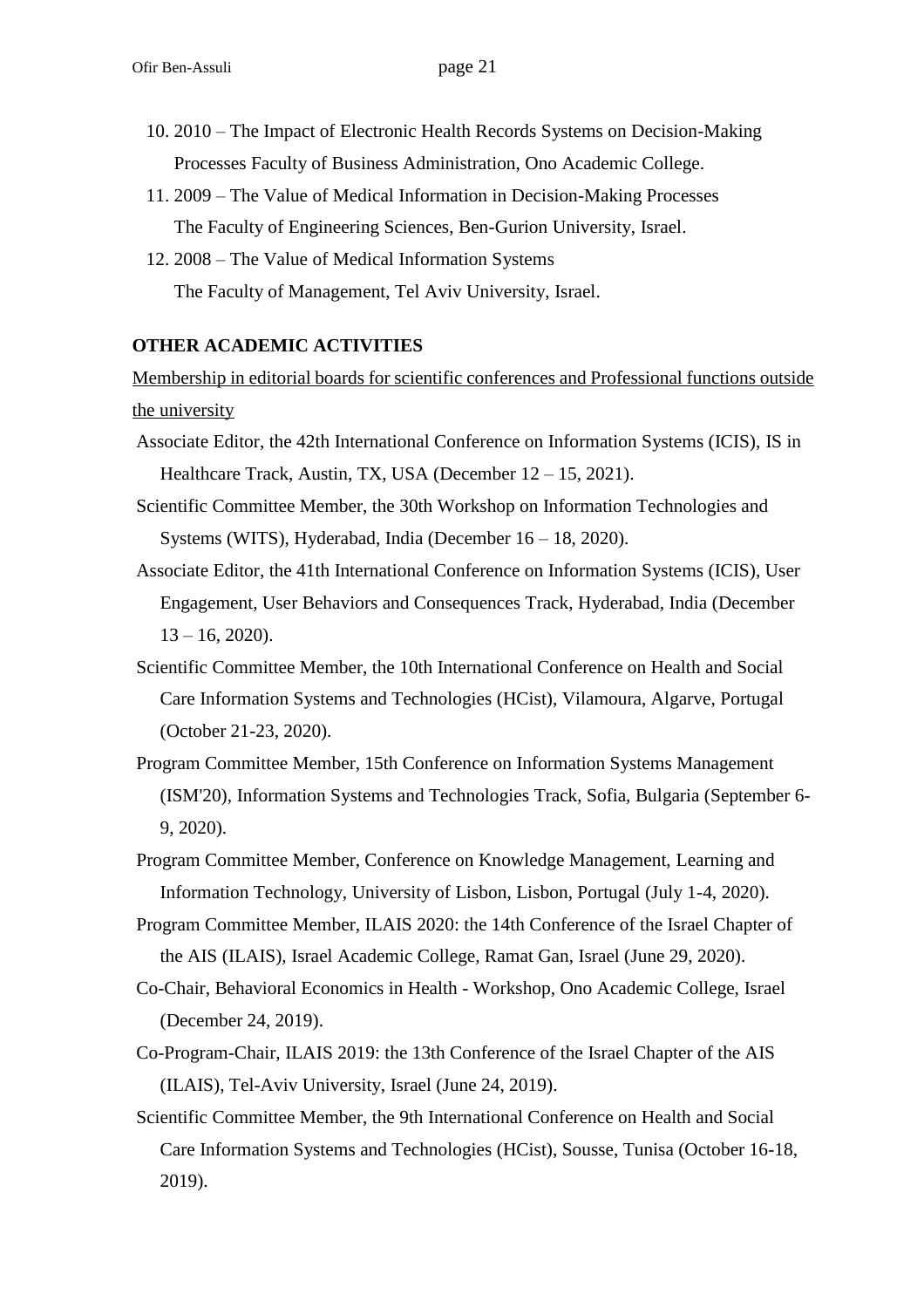- Program Committee Member, Conference on Knowledge Management, Learning, Information Technology, Warsaw University of Life Sciences (SGGW), Warsaw, Poland (June 26-29, 2019).
- Associate Editor, the 39th International Conference on Information Systems (ICIS), San Francisco, CA, USA (December 13 – 16, 2018).
- Scientific Committee Member, ILAIS 2018: the 12th Conference of the Israel Chapter of the AIS (ILAIS), Ben-Gurion University of the Negev, Sami Shamoon College of Engineering, Ashdod (June 18, 2018).
- Track Chair, Industry Session, The 12th Conference of the Israel Chapter of the AIS (ILAIS), SCE - Shamoon College of Engineering, Israel (June 18, 2018).
- Associate Editor, the 26th European Conference on Information System (ECIS), Digital Health Initiatives Track, Portsmouth, UK (June 23 – 28, 2018).
- Scientific Committee Member, the 8th International Conference on Health and Social Care Information Systems and Technologies (HCist), Lisbon, Portugal (November 21- 23, 2018).
- Program Committee Member, Conference on Knowledge Management, Learning, Information Technology, Pisa, Italy (June 20-23, 2018).
- Scientific Committee Member, the 7th International Conference on Health and Social Care Information Systems and Technologies (HCist), Barcelona, Spain (November 8- 10, 2017).
- Track Chair, Healthcare IT, ILAIS 2017: the 11th Conference of the Israel Chapter of the AIS (ILAIS), Bar-Ilan University, Israel (July 11, 2017).
- Associate Editor, the 25th European Conference on Information System (ECIS), Digital Health Initiatives Track, Guimarães, Portugal (June 5 – 10, 2017).
- Program Committee Member, Conference on Knowledge Management, Learning, Information Technology, Novo Mesto, Slovenia (June 21-24, 2017).
- Scientific Committee Member, the International Conference on Health and Social Care Information Systems and Technologies (HCist), OPorto, Portugal (October 5-6, 2016).
- Scientific Committee Member, ILAIS 2016: the 10th Conference of the Israel Chapter of the AIS (ILAIS), Ben-Gurion University of the Negev, Beer-Sheva, Israel (July 4, 2016).
- Program Committee Member, Conference on Knowledge Management, Learning, Information Technology, University of Lisbon, Portugal (June 22-25, 2016).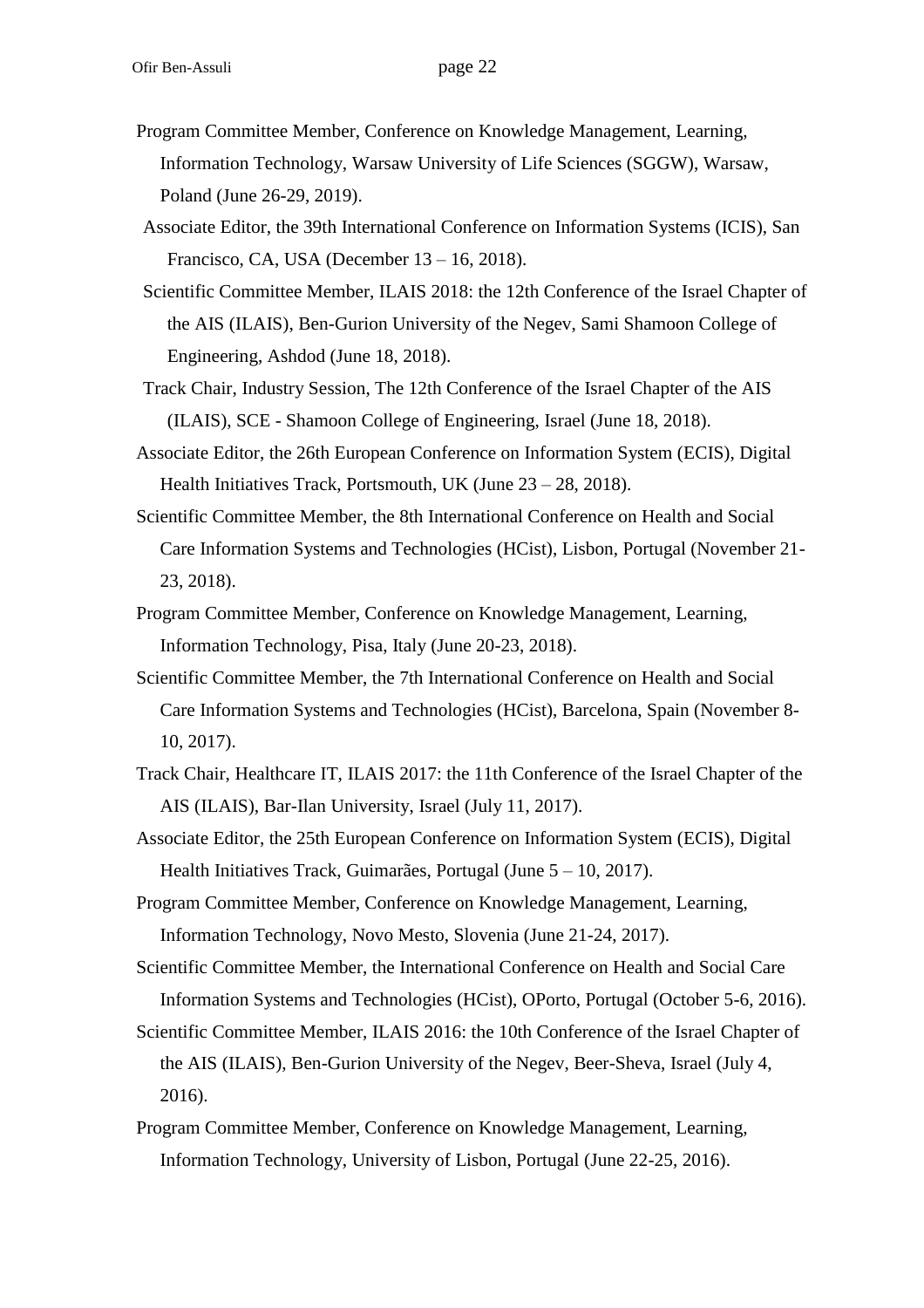- Associate Editor, the 24th European Conference on Information System (ECIS), Digital Health Initiatives Track, Istanbul, Turkey (June  $12 - 15$ , 2016).
- Co-Chair, ILAIS 2015: the 9th Conference of the Israel Chapter of the AIS (ILAIS), The Ono Academic College, Kiryat Ono, Israel (June 29, 2015).
- Program Committee Member, Electronic Health Record: implementation, data mining, security and user acceptance, (EHRW2015) at the IEEE International Conference on Bioinformatics and Biomedicine (BIBM), Washington DC, USA (November 9-12, 2015).
- Referee of many papers for the 36th International Conference of Information System, Fort Worth, Texas - USA (December 13-16, 2015).
- Co-Chair, Pre-ECIS 2015 Workshop Patient-Centered Health Information Technology: Preparing for a New Era, 23th European Conference on Information Systems (ECIS), Muenster, Germany (May 26 – 29, 2015).
- Associate Editor, the 23th European Conference on Information System (ECIS), Digital Health Initiatives Track, Muenster, Germany (May 26 – 29, 2015).
- Program Committee Member and Program Liaisons, the 24th Annual Workshop on Information Technologies and Systems, Auckland, New Zealand (December 14-15, 2014).
- Scientific Committee Member, the International Conference on Health and Social Care Information Systems and Technologies (HCist), Troia, Portugal (October 15-17, 2014).
- Editorial Board and Committee Member, the 22th European Conference on Information System (ECIS), Tel-Aviv, Israel (June  $9 - 11$ , 2014).
- Co-Chair, Pre-ECIS 2014 Workshop on E-Health Adoption and Implementation: Economic, social and behavioural factors and issues, Tel-Aviv, Israel (June 8, 2014).
- Program Committee Member and Program Liaisons, the 23th Annual Workshop on Information Technologies and Systems, Milan, Italy (December 14-15, 2013).
- Referee of many papers for the 21th European Conference of Information System (ECIS), Utrecht, Netherlands (June 5-8, 2013).
- Editorial Board and Committee Member, The 7th Mediterranean Conference on Information System (MCIS), Guimaraes, Portugal (September 8 – 10, 2012).
- Referee of many papers for the American Conference of Information System (AMCIS), Seattle, Washington- USA (August 9 - 11, 2012).
- Session Chair, 21th Annual Workshop on Information Technologies and Systems (WITS), Shanghai, China (December 3 - 4, 2011).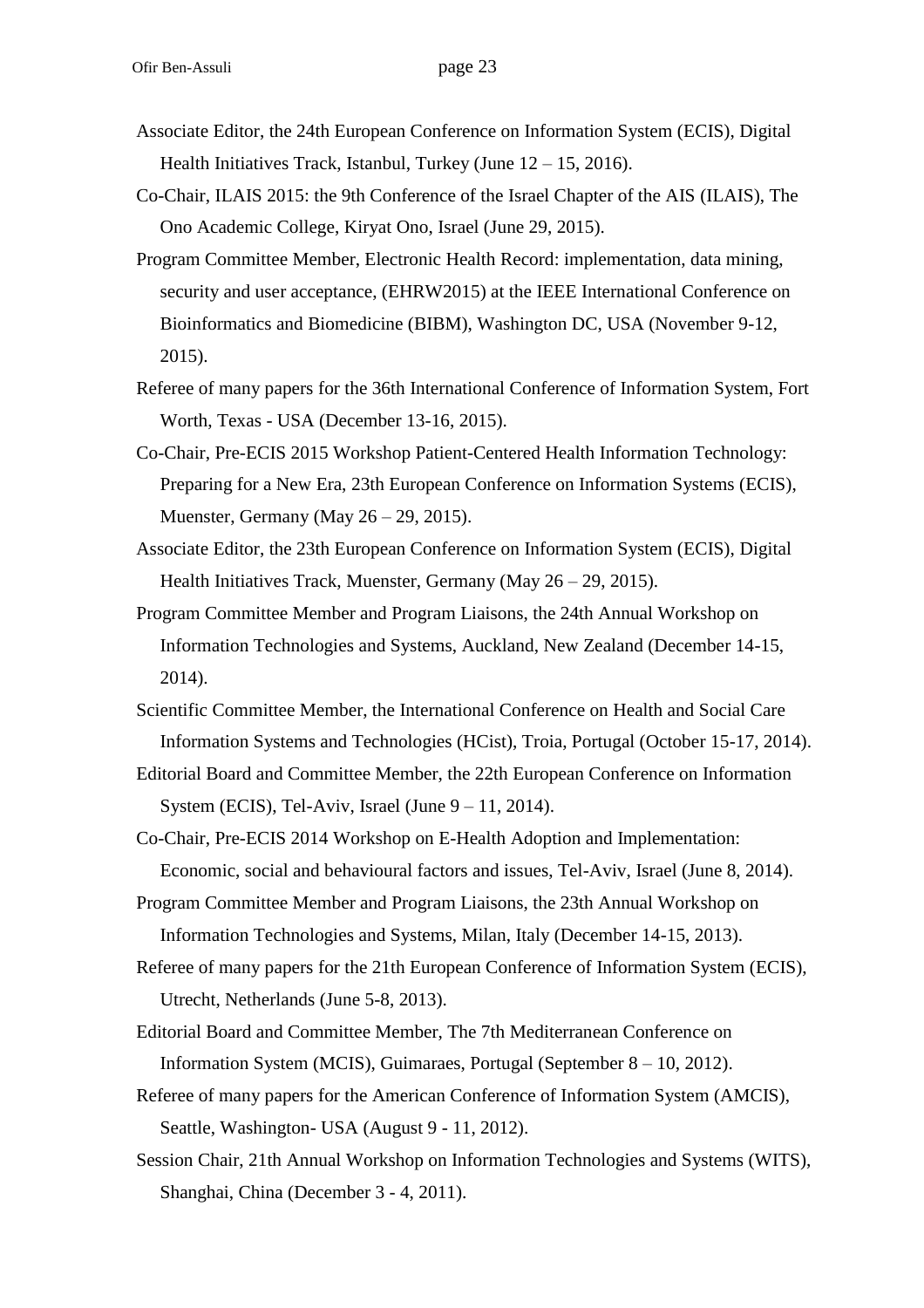- Referee of many papers for the American Conference of Information System (AMCIS), Detroit, Michigan - USA (August 4 - 7, 2011).
- Referee of several papers for the International Conference of Information System (ICIS), Saint Louis, Missouri - USA (December 12 - 15, 2010).